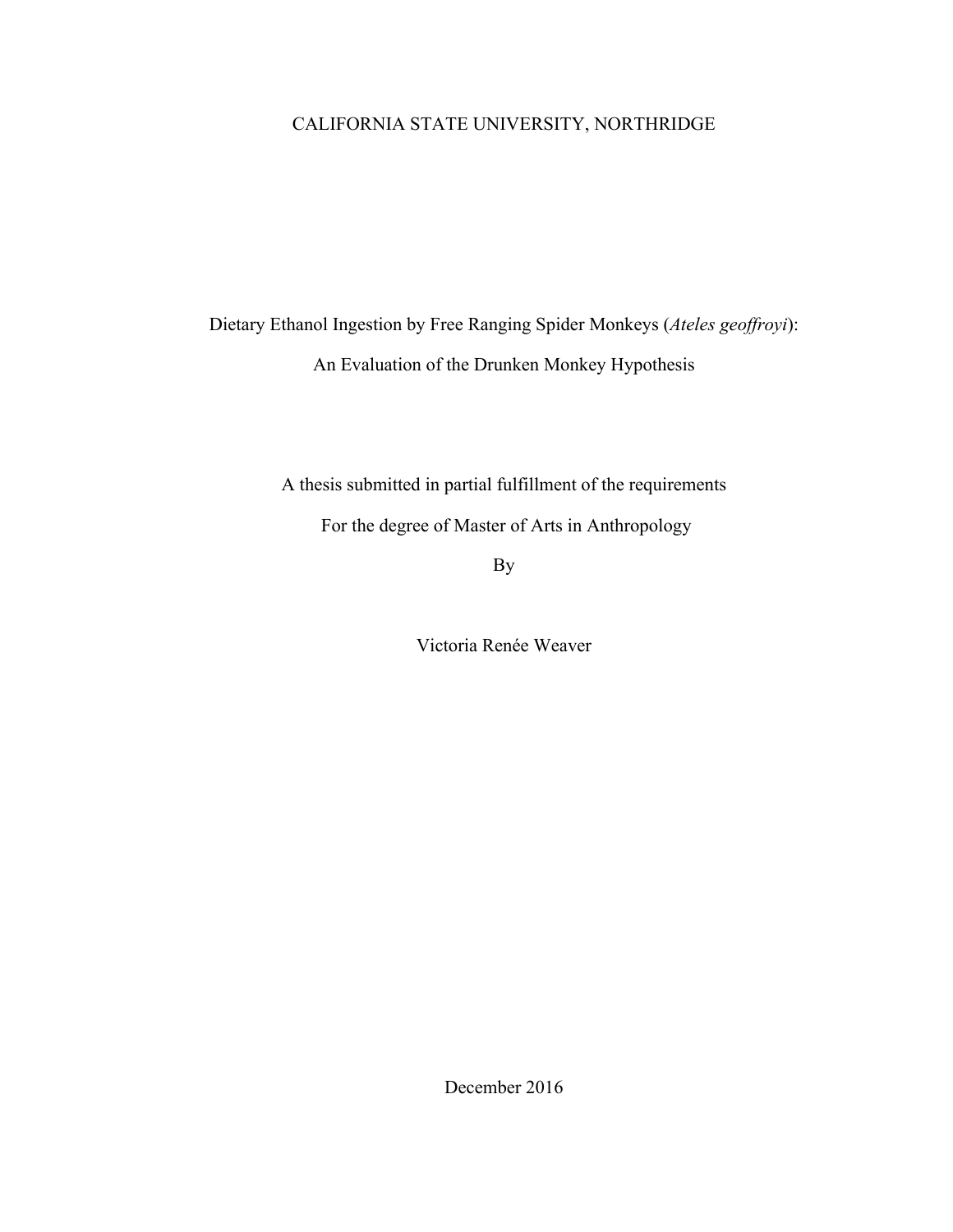Copyright by Victoria Renée Weaver 2016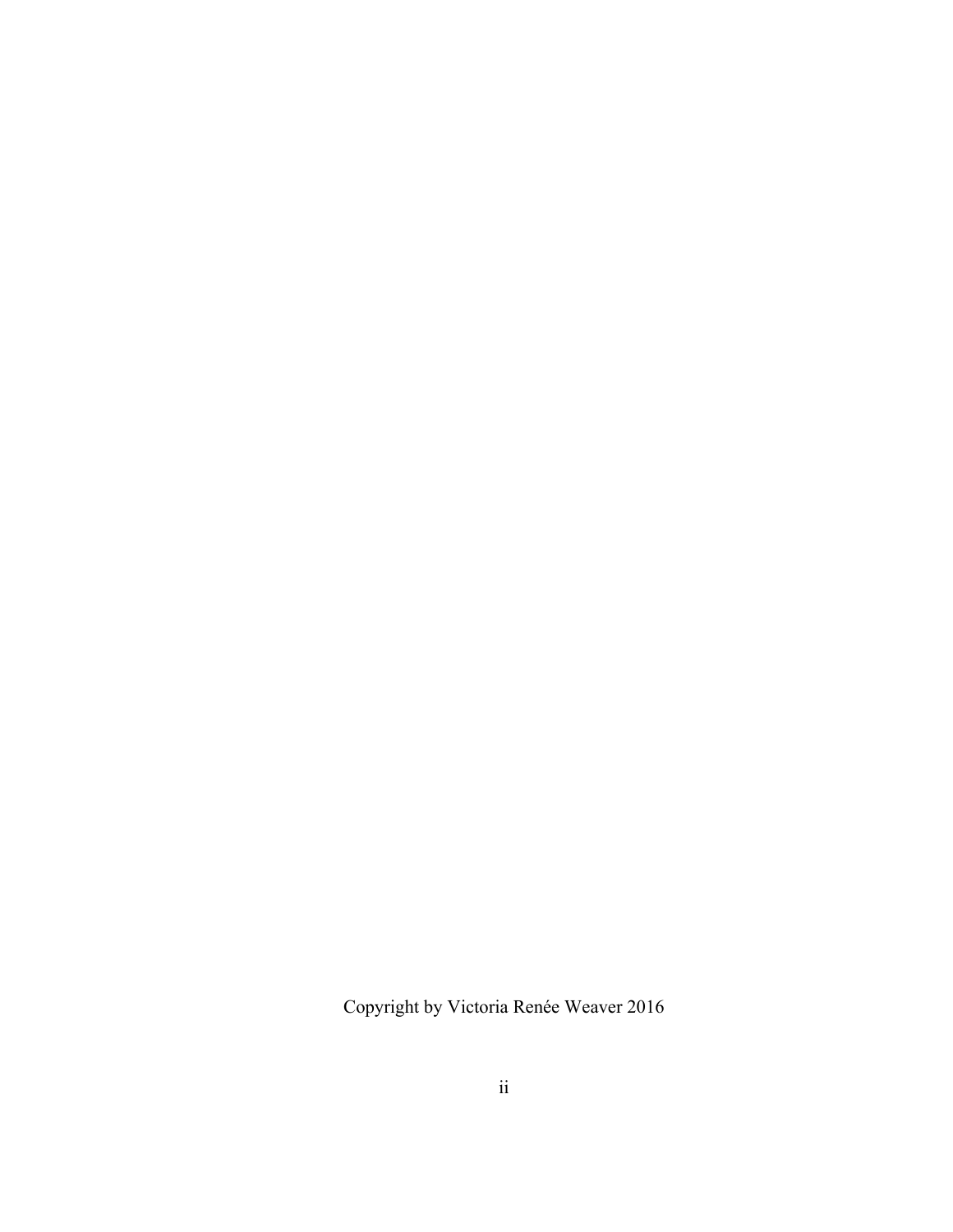The thesis of Victoria Renée Weaver is approved:

| Dr. Sabina Magliocco             | Date |
|----------------------------------|------|
| Dr. Kimberly Kirner              | Date |
| Dr. Christina J. Campbell, Chair | Date |

California State University, Northridge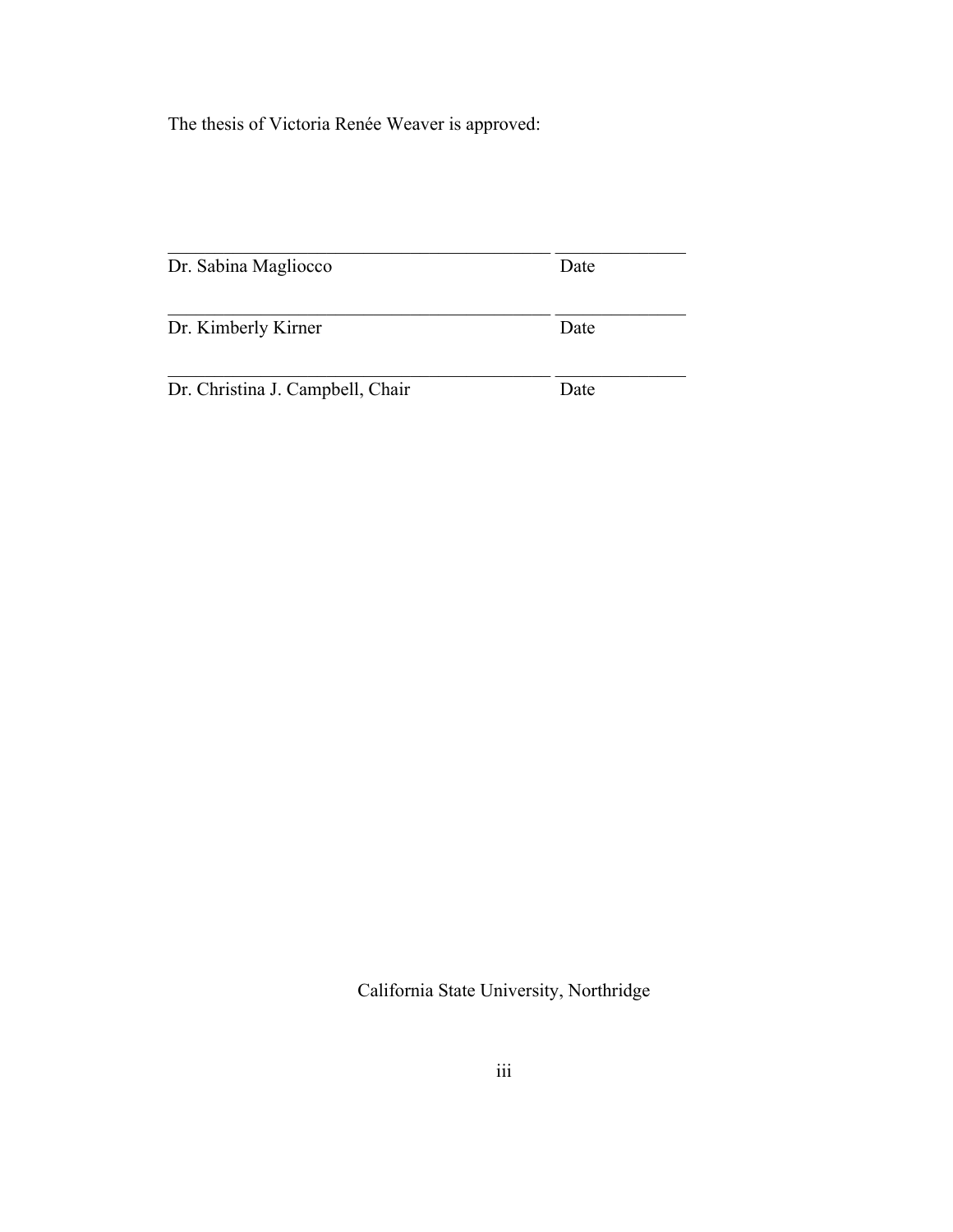#### Acknowledgements

I am deeply indebted to so many who supported me through this wonderfully exciting (and challenging!) journey.

Thank you, Drs. Christina Campbell, Kim Kirner, and Sabina Magliocco. Your guidance, support, and patience over the years have been truly appreciated. I have learned so much from each of you, and I am so grateful to have been mentored by such fiercely intelligent and inspiring women. Thank you for taking on a wide-eyed undergrad and crafting me into a monkey-chasing, horseback-riding, cross-trained anthropologist.

Many thanks to Dr. Snead, whose sage wisdom and advice made just about everything better. I will miss our long talks and your gentle nature.

Sincerest thanks to Garrett, who consistently motivated and encouraged me to be the best student (and person) I could be. I am forever grateful for your support, the myriad ways you contributed both to this project and my well-being, and the honor of being your friend and benefiting from your endless kindness and incomparable generosity. In the words of Dr. Magliocco, I hope we are forever the kind of friends we can call on at 2:00am.

Thank you, Tagui, for celebrating with me on the good days and bringing over ice cream on the hard ones. I'm so glad you gave me a thumbs up in class that day so long ago. Kevin, thank you for being a wonderful friend and mentor. You truly embody what it means to be an advisor and confidante.

Thanks to Meghan for teaching me monkey calls and how to identify fire vines. I cherish the memories of my first summer in the forest as your field assistant, and the other-worldly moments we shared. Many thanks also to Jessica for serving as a field assistant on this project. You handled the challenges of fieldwork with grace.

My heartfelt thanks to Patrick for supporting me and helping me achieve this dream; I simply could not have done this without you. Tony, thank you for your support, advice, and encouragement. You both inspired me to push harder and dream bigger.

Thanks to my family – my mother, Nicole, Brandon, and *mi abuelita* – whom I love more than words could ever express. This is for you.

And to Zach, who has shown me how to be healthier, happier, fearless, and to love better. Thank you.

I would also like to thank the agencies that provided funding that made this project possible. These include: The International Primatological Society, Smithsonian Tropical Research Institute Short-term Fellowship Program, CSUN Anthropology Department, and CSUN Association of Retired Faculty.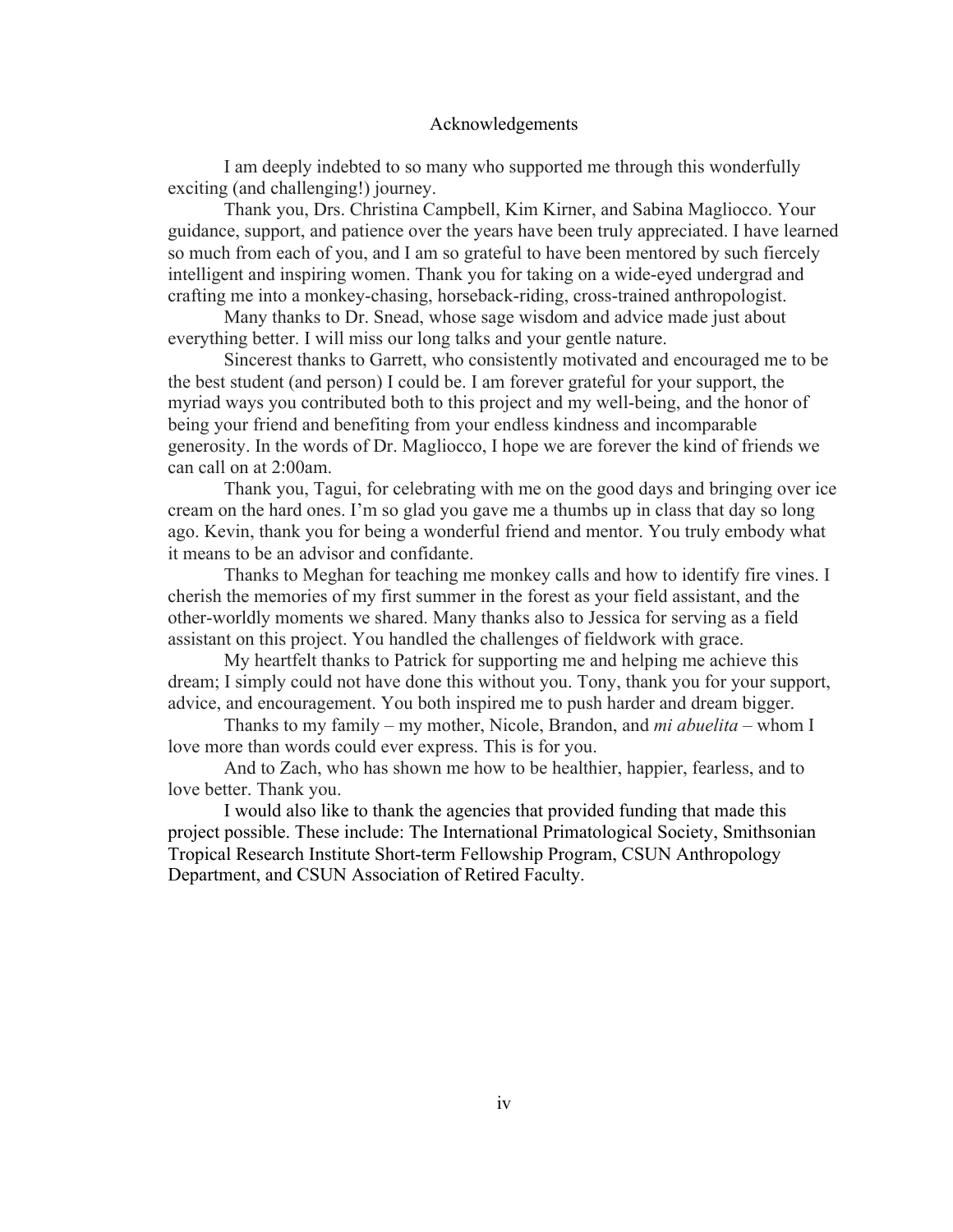## Table of Contents

| <b>Signature Page</b>                                                    | 11  |
|--------------------------------------------------------------------------|-----|
| Acknowledgements                                                         | iii |
| List of Figures                                                          | V   |
| Abstract                                                                 | V1  |
|                                                                          |     |
| Section 1: Introduction                                                  | 1   |
| Animals Are Good To Think With: A Theoretical Examination                | 1   |
| Ergo bibamus: A Brief History of Alcohol and Alcoholism                  | 5   |
| Alcohol as a Problem, Alcohol as a Disease                               | 5   |
| Anthropological Frameworks and Archaeological Discourse                  | 7   |
| Primate Behavioral Ecology and Darwinian Medicine: We Are What We Eat? 9 |     |
| The Drunken Monkey Hypothesis: A Closer Examination                      | 12  |
| Section 2: Methods                                                       | 20  |
| <b>Study Site</b>                                                        | 20  |
| <b>Study Group</b>                                                       | 20  |
| Data Collection                                                          | 21  |
| Section 3: Results and Discussion                                        | 23  |
| Section 4: Conclusion                                                    | 27  |
| Monkeys, Alcohol, and Evolution: A Summary                               | 28  |
| References                                                               | 30  |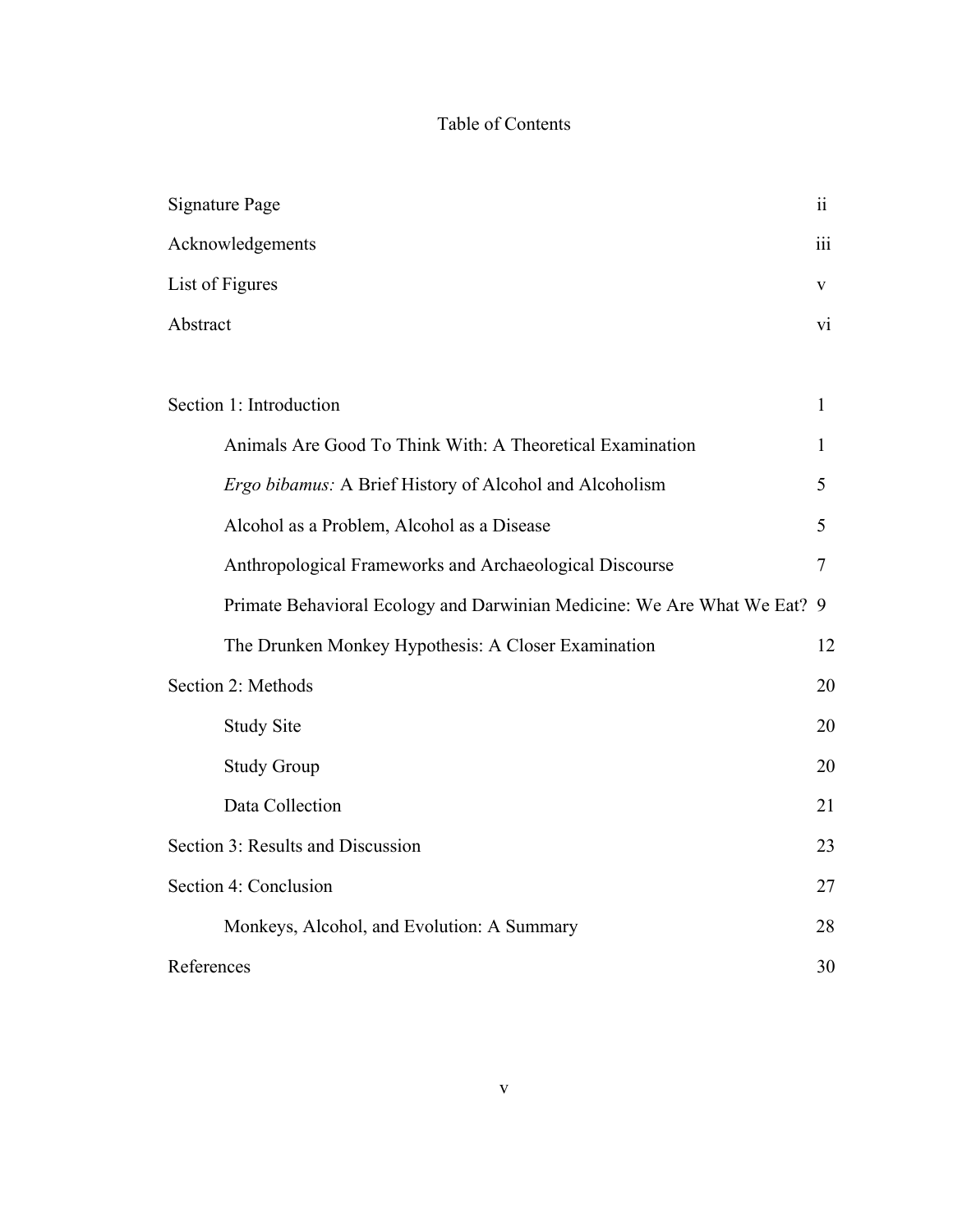## LIST OF FIGURES

| Figure 4.1: Fruit samples grouped by alcohol content                                         |    |
|----------------------------------------------------------------------------------------------|----|
| Figure 4.2: Average sugar and ethanol content grouped by percent of fruit sample<br>consumed | 24 |
| Figure 4.3: Relationship between sugar and ethanol content                                   | 25 |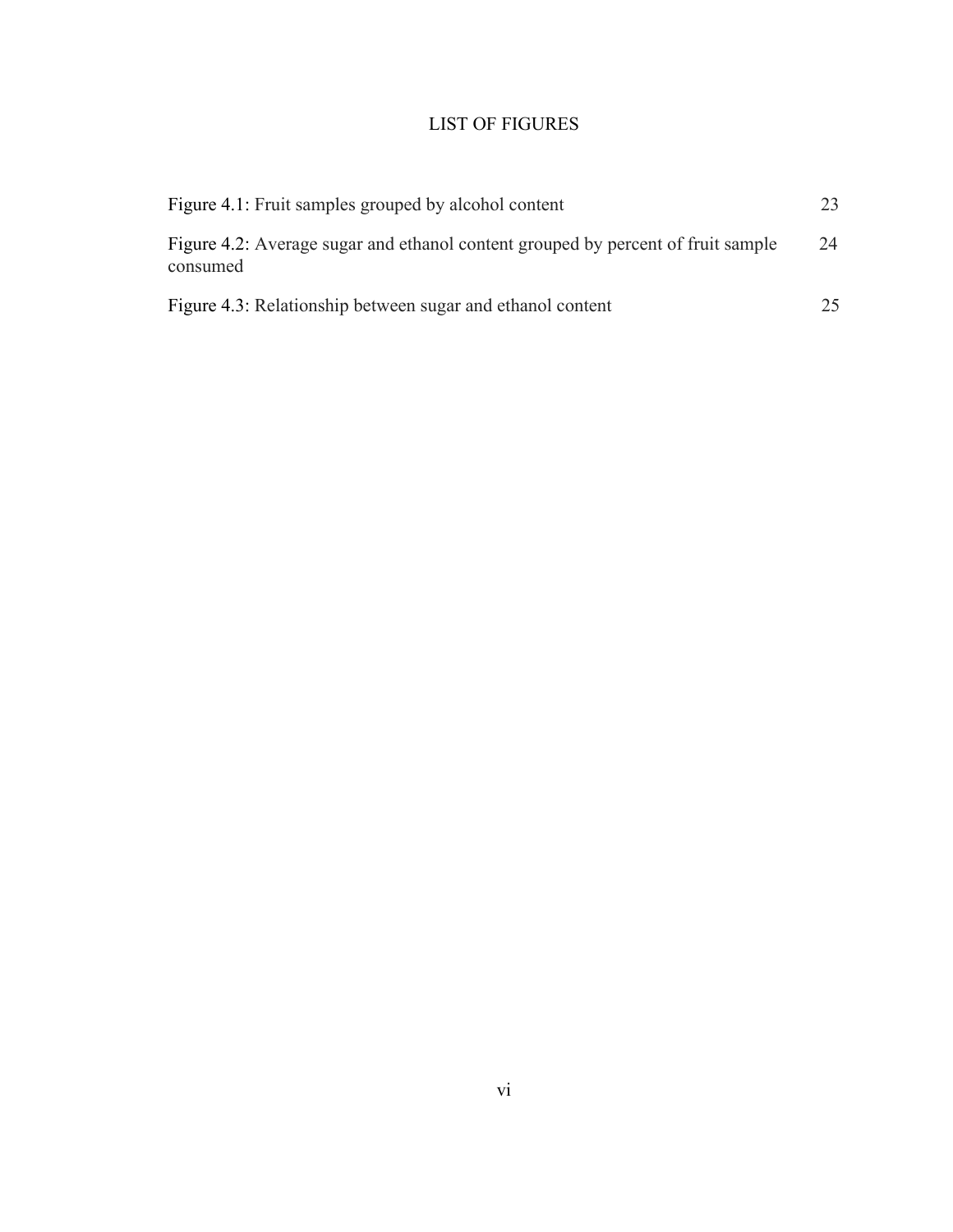#### **ABSTRACT**

# Dietary Ethanol Ingestion by Free-ranging Spider Monkeys (*Ateles geoffroyi*): An Evaluation of the Drunken Monkey Hypothesis

By

Victoria Renée Weaver

Master of Arts in Anthropology

The Drunken Monkey Hypothesis posits that the proclivity of modern humans to consume alcohol may stem from a deep-rooted affinity present in all frugivorous nonhuman primates for naturally occurring ethanol within ripe fruit (Dudley 2000, 2002 2004; 2014; Stephens and Dudley 2004). Ethanol is a natural by-product of the metabolic activity of fermentative yeasts within fruit pulp that consume sugars made available as the fruit ripens (Spencer and Spencer 1997). Here I investigate key assumptions and predictions of the Drunken Monkey Hypothesis by examining the role that ethanol concentration in *Spondias mombin* fruits plays in the diet of free ranging spider monkeys (*Ateles geoffroyi*) on Barro Colorado Island, Panamá. Specifically, I aimed to answer the following questions: (1) Do ripe or over-ripe fruits consumed by spider monkeys have measurable ethanol content? (2) Do spider monkeys preferentially select and consume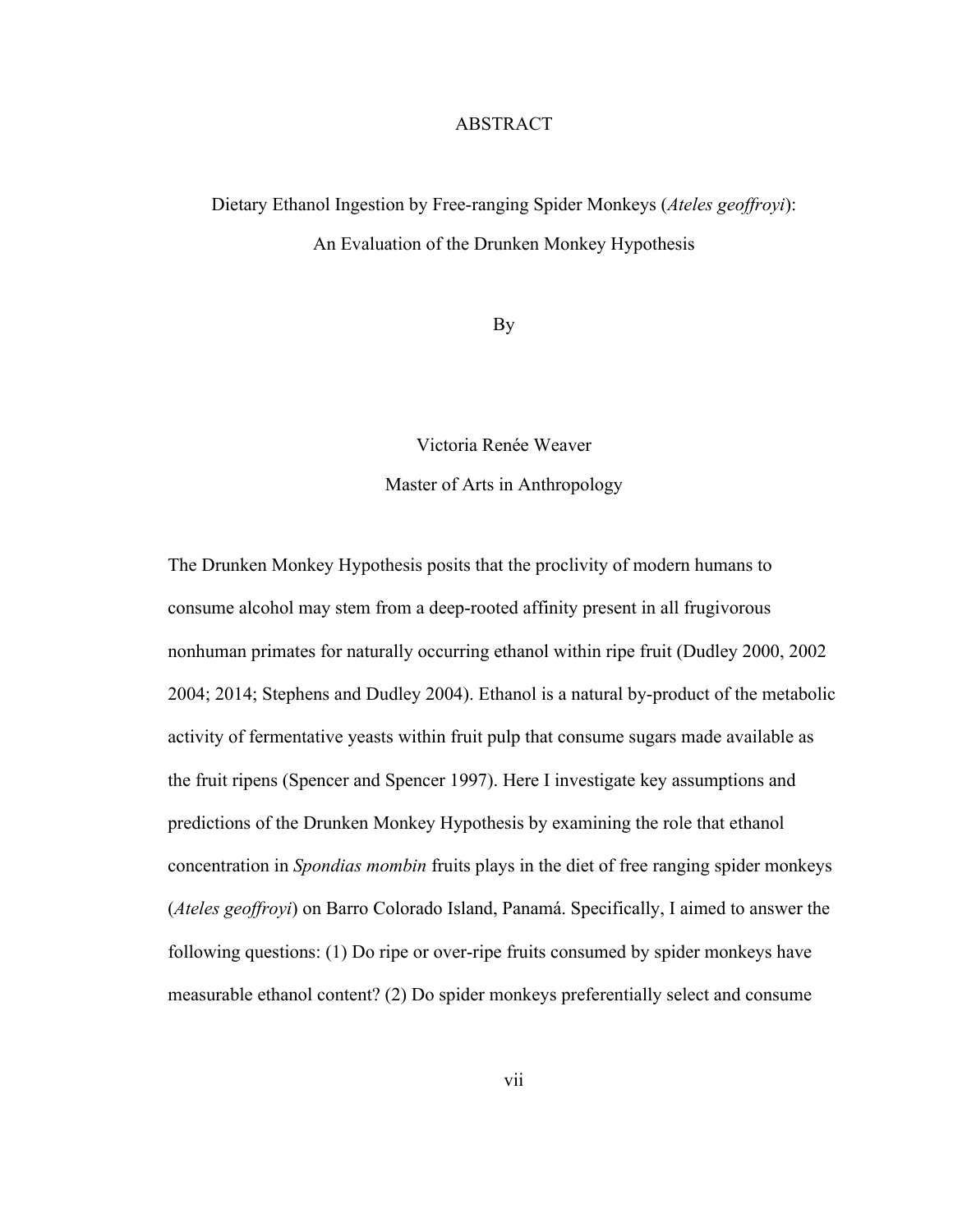fruit with higher ethanol content? (3) Is higher ethanol content inversely correlated with sugar content?

I predicted that I would find that: 1) ripe or over-ripe fruits consumed by spider monkeys have measurable ethanol content; 2) spider monkeys preferentially select and consume fruit with higher ethanol content; and 3) the fruits with higher ethanol content also have higher sugar content and thus greater caloric reward. This study demonstrates that Barro Colorado Island spider monkeys consume fruits containing ethanol. Additionally, it showed a non-statistically significant trend towards spider monkeys preferentially selecting – and consuming more of – fruits that contain higher levels of ethanol. There was no observed relationship between ethanol content and sugar content. Though the data presented here are too sparse to demonstrate that nonhuman frugivorous primates exhibit a proclivity to consume ethanol, they nevertheless suggest that this is an important avenue for future research, both to further characterize the diet and foraging behavior of spider monkeys and to directly address the Drunken Monkey Hypothesis.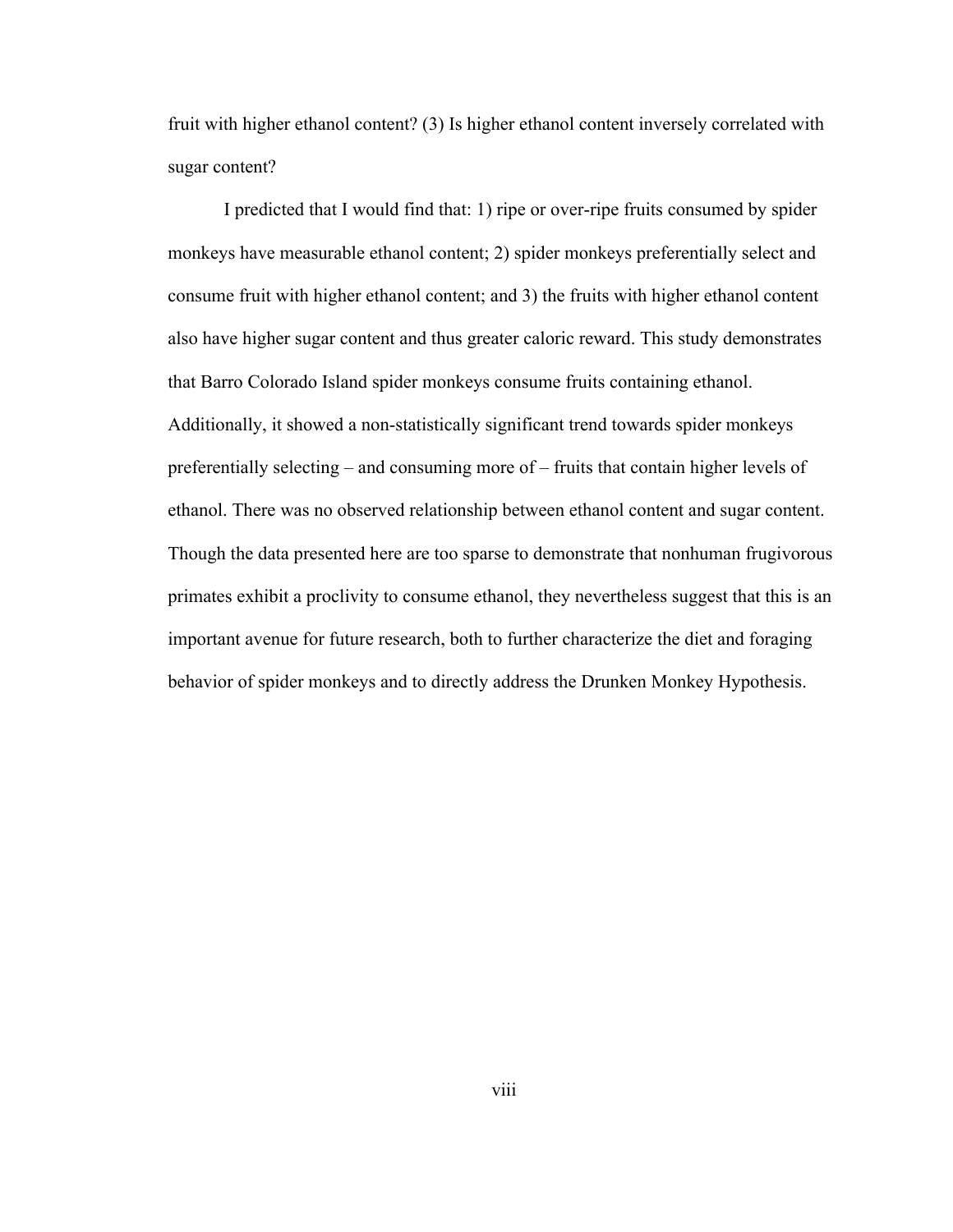#### **Introduction**

In this thesis I investigate dietary ethanol ingestion in black-handed spider monkeys (*Ateles geoffroyi*) on Barro Colorado Island, Panamá to evaluate the Drunken Monkey Hypothesis (Dudley 2000, 2002, 2004, 2014; Stephens and Dudley 2004). The Drunken Monkey Hypothesis proposes that humans' attraction to, and predilection to consume, ethanol is derived from our early primate ancestors' proclivity to seek out ethanol-laden fruits due to the nutritional rewards associated with ethanol.

#### **Animals Are Good to Think With: A Theoretical Examination**

The deliberate production and consumption of alcohol is nearly ubiquitous in human societies (Katz and Voigt 1987). Research into the production and consumption of alcohol around the world suggests that "at the time of European colonial expansion, only parts of the Pacific and North America seem to have been without indigenous versions of alcoholic drinks, and European forms were quickly adopted in those regions as well" (Dietler 2006:232). Surely, alcohol plays an integral role in myriad cultural and religious practices – from its associations with festivity and ceremonial events to ritualized consumption for ecclesiastical, spiritual and political purposes – and in cases such as these, alcohol is considered a central part of our most precious human experiences.

Ten thousand years after the advent of civilization – which biological anthropologist Solomon Katz argues was a consequence of group production of alcohol (Katz and Voigt 1987) – few answers exist as to why humans abuse alcohol – or even why alcohol is so appealing in the first place. One hypothesis that attempts to explore the genetic underpinnings of alcohol consumption and alcoholism in humans is the Drunken Monkey Hypothesis, which posits that the proclivity of modern humans to consume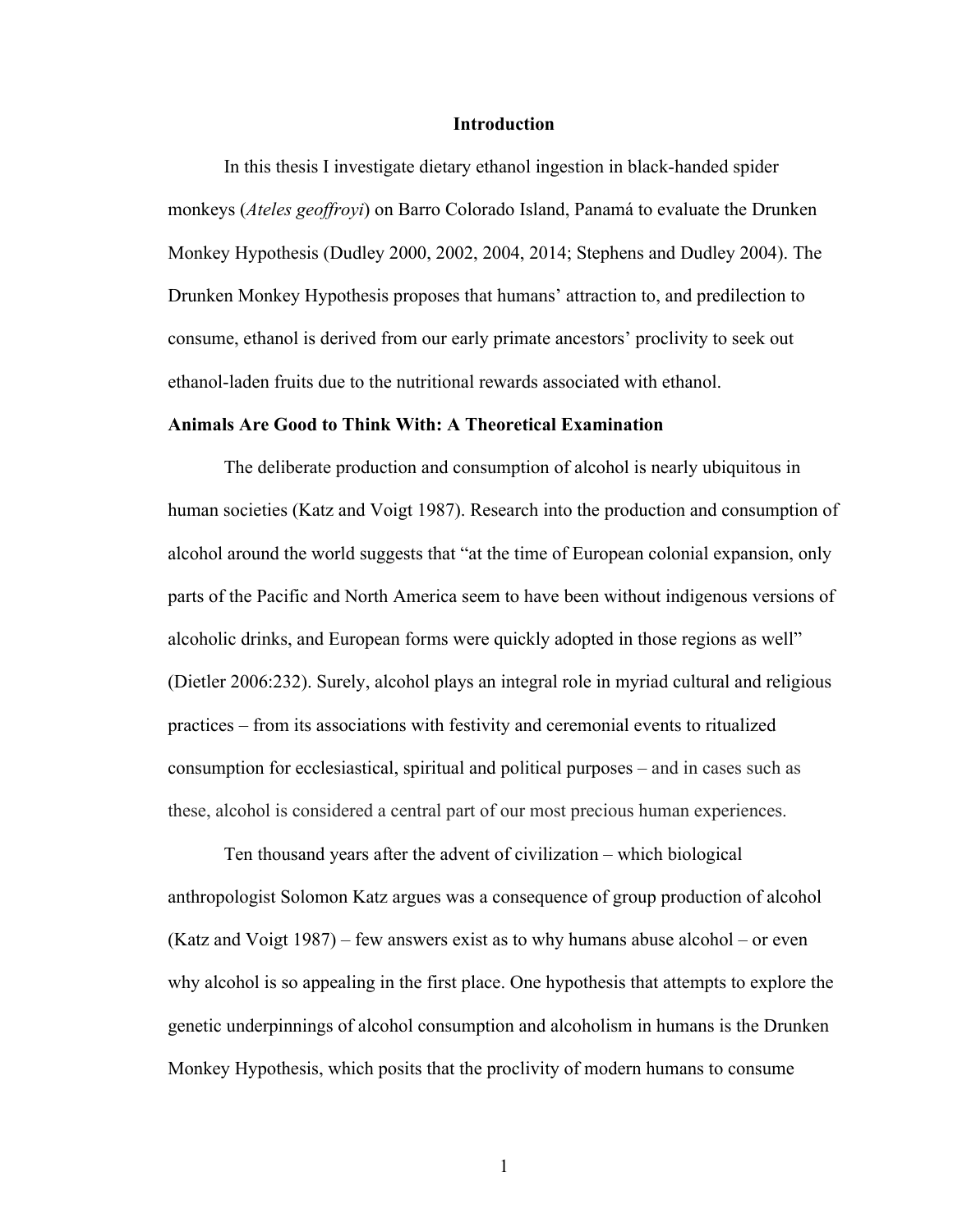alcohol stems from a deep-rooted affinity present in all frugivorous nonhuman primates for naturally occurring ethanol within ripe fruit (Dudley 2000, 2002, 2004, 2014; Stephens and Dudley 2004). The originator of the Drunken Monkey suggests that ethanol serves as a foraging cue to primates, who may have evolved the ability to locate this ripe fruit by the scent of ethanol, or what he calls "ethanol plumes." He also suggests that our primate ancestors that preferentially selected ethanol-laden fruit were provided with greater caloric rewards in the form of ethanol, as ethanol has more calories per gram than does sugar. Thus, primates' consumption of ethanol would be advantageous, giving rise to an evolutionary affinity for alcohol (Dudley 2000, 2002; 2004; 2014; Stephens and Dudley 2004).

Importantly, the Drunken Monkey Hypothesis does not actually propose intoxication. Rather, it argues for chronic, low-level ethanol consumption in an evolutionary context. Dudley invokes hormesis, a phenomenon in which substances thought to be toxic in high levels may actually be beneficial in lower levels, to explain the evolution of alcoholism in humans. Using this idea, alcoholism is suggested to result when ethanol, potentially healthy at lower concentrations, is readily available in modern times at very high concentrations – so-called diseases of civilization or diseases of nutritional excess. Like other diseases – diabetes, heart disease and obesity, for example – alcoholism may be the result of an evolutionary predilection for a substance that can be maladaptive in modern society.

In this study I will review the history of alcohol use and overconsumption. I will also address the current state of research on alcoholism, the theoretical assumptions that underlie the Drunken Monkey hypothesis, current research into primate foraging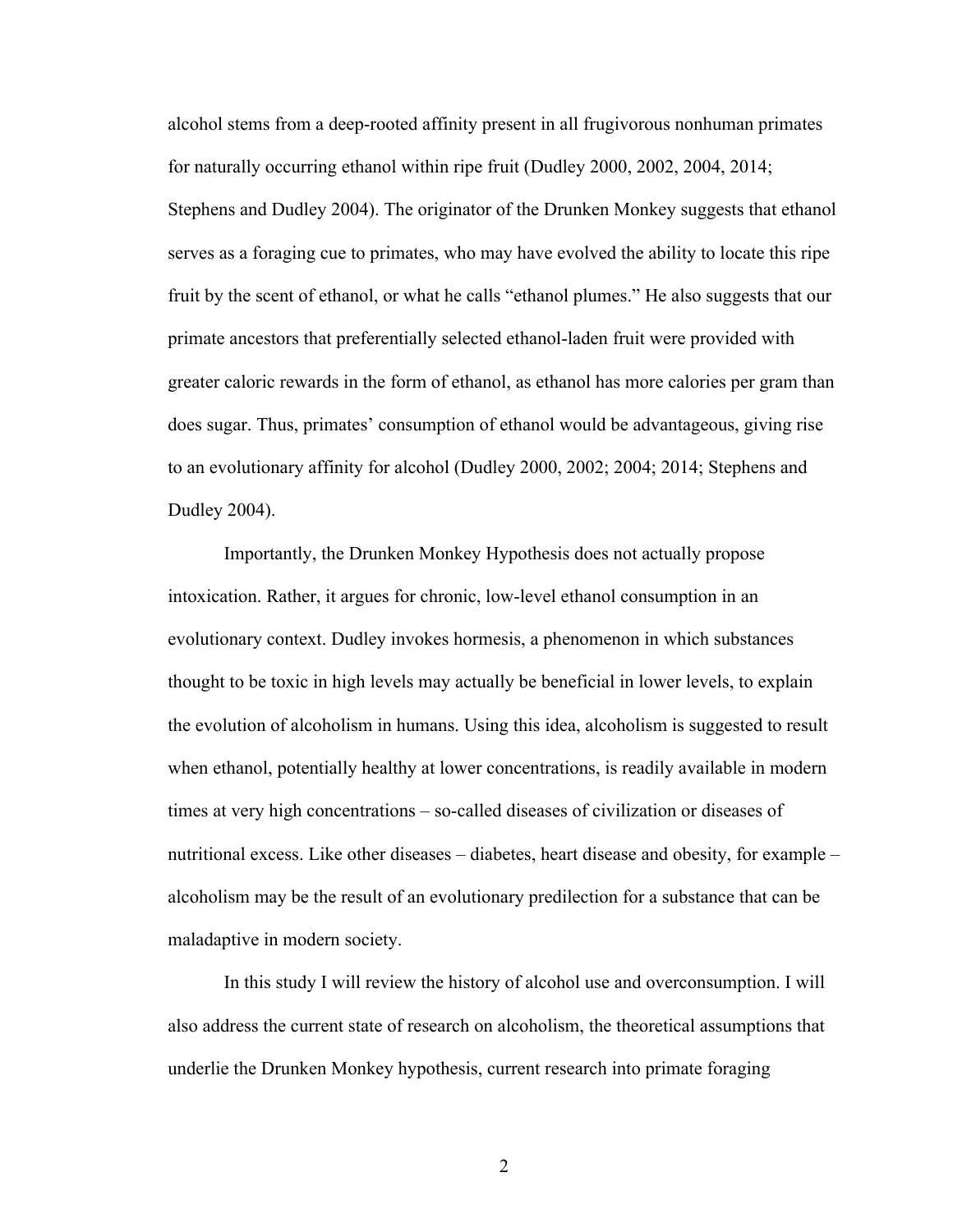behavior and the role that ethanol plays in primate diet and food choice. In doing so, I will utilize a variety of theoretical frameworks both within and beyond anthropology. I suggest that it is possible to investigate nonhuman primates and their behavior in their natural habitat under the assumption that, through doing so, one can draw conclusions pertinent to modern humans. In particular, I argue that nonhuman primates can be used as a homologue for modern humans in investigations of feeding behavior. I utilize ethological and primatological frameworks that examine the mechanisms that give rise to animal behavior and the evolutionary origins of that behavior. In addressing the modern conception of alcoholism as having a genetic component, I utilize a Darwinian medicine framework. In this work I will discuss these theoretical and methodological frameworks, their origins and development, and how they can be profitably applied to the study of alcohol consumption in humans.

It is useful to begin an exploration of alcohol through the contexts of chemistry and culture to broaden our understanding of the complexities of alcohol studies and to highlight some of the issues inherent in this area of research. While the chemical properties of ethanol – the form of alcohol that is produced by the natural process of fermentation – were discovered very recently in the  $20<sup>th</sup>$  century, the ingestion of fermented products extends far back in time. It has been posited that the origins of alcohol in the diets of primates date back tens of millions of years (Dudley 2000, 2002, 2004, 2014; Stephens and Dudley 2004), and that humans began ingesting alcohol intentionally by at least the Stone Age (McGovern 2003). Regardless, the properties of ethanol produce predictable dose-related changes in central nervous system functioning and affect basic physiological processes. After ingestion of moderate to high doses of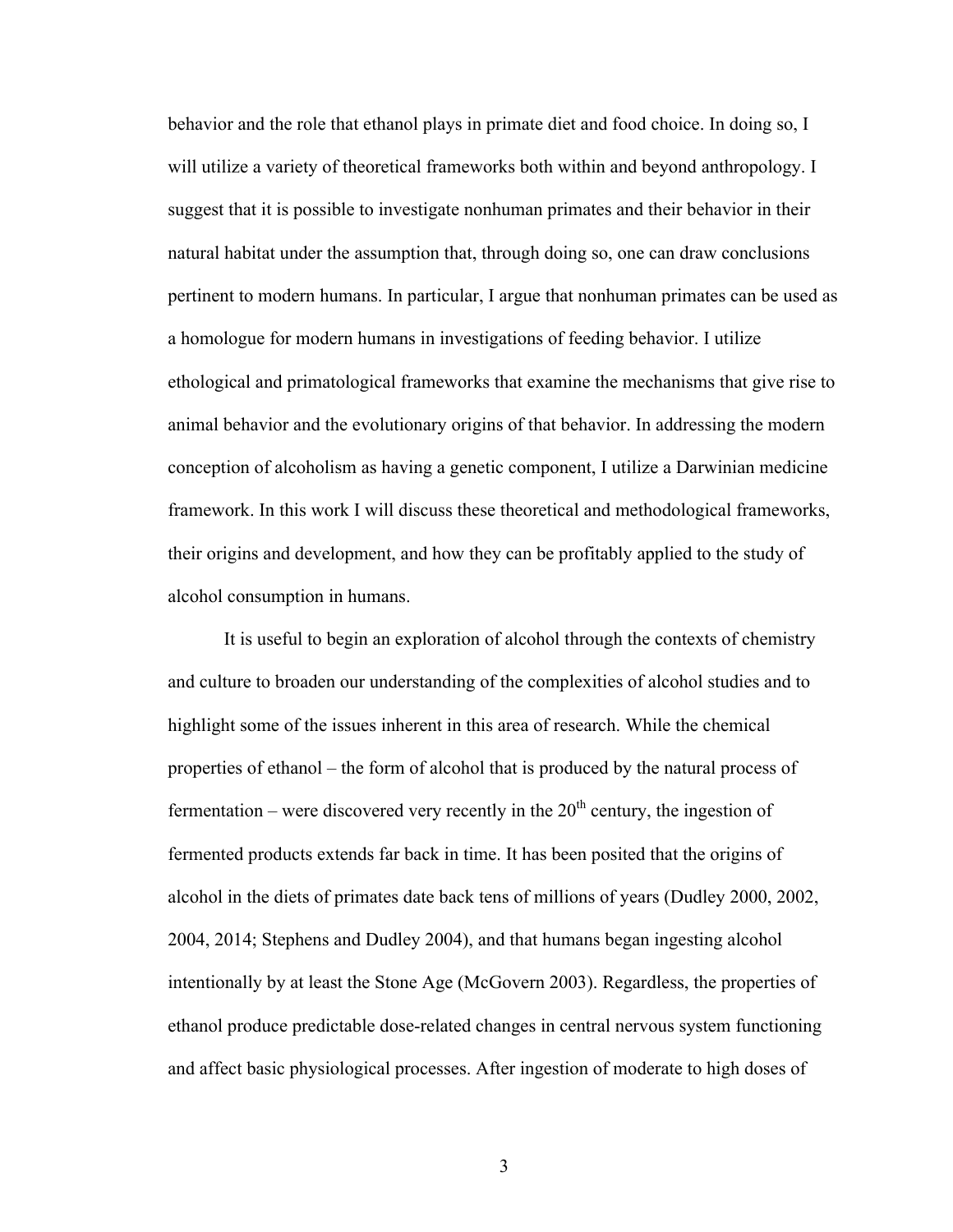alcohol reaction times are generally slowed; short-term and intermediate memory is likely to be affected; and muscle control, dexterity and eye-hand coordination may be impaired (The Social Issues Research Centre 1998:10). It is unclear whether achieving these physiological and psychoactive effects was the goal of alcohol consumption in precivilization or prehistoric times, or if it was simply a much-appreciated side effect. But the complex relationship between *drink* and *drunk* means alcohol researchers must attempt to contend with this issue in some way, so as to not under- or over-attribute consumption to these factors. How these factors, and how cultural perceptions of alcohol and its close ties with drunkenness have also affected the development of alcohol studies and scholarly examinations, will be examined in greater detail in following sections.

While physiological responses result from the ingestion of alcohol, specific behaviors that are expressed while inebriated are culturally mediated*.* The act of "…drinking is a rule-governed activity, hedged about with self-imposed norms and regulations concerning who may drink how much of what, when, how, in what contexts, what effects, etc. – rules which are often the focus of strong emotion" (The Social Issues Research Center 1998:7). The interaction, then, between culture and alcohol is of extreme importance to understanding cultural beliefs, values, and social norms of the time. It should also be noted that what constitutes alcohol is not a universally shared folk category. Our association of beer, wine, and liquor as falling under the umbrella term "alcohol" was a discursive product of the Temperance movement in the  $19<sup>th</sup>$  century (Dietler 2006), and research into alcohol consumption – especially ethnographic or medical research – can be complicated by a failure to account for these cultural differences.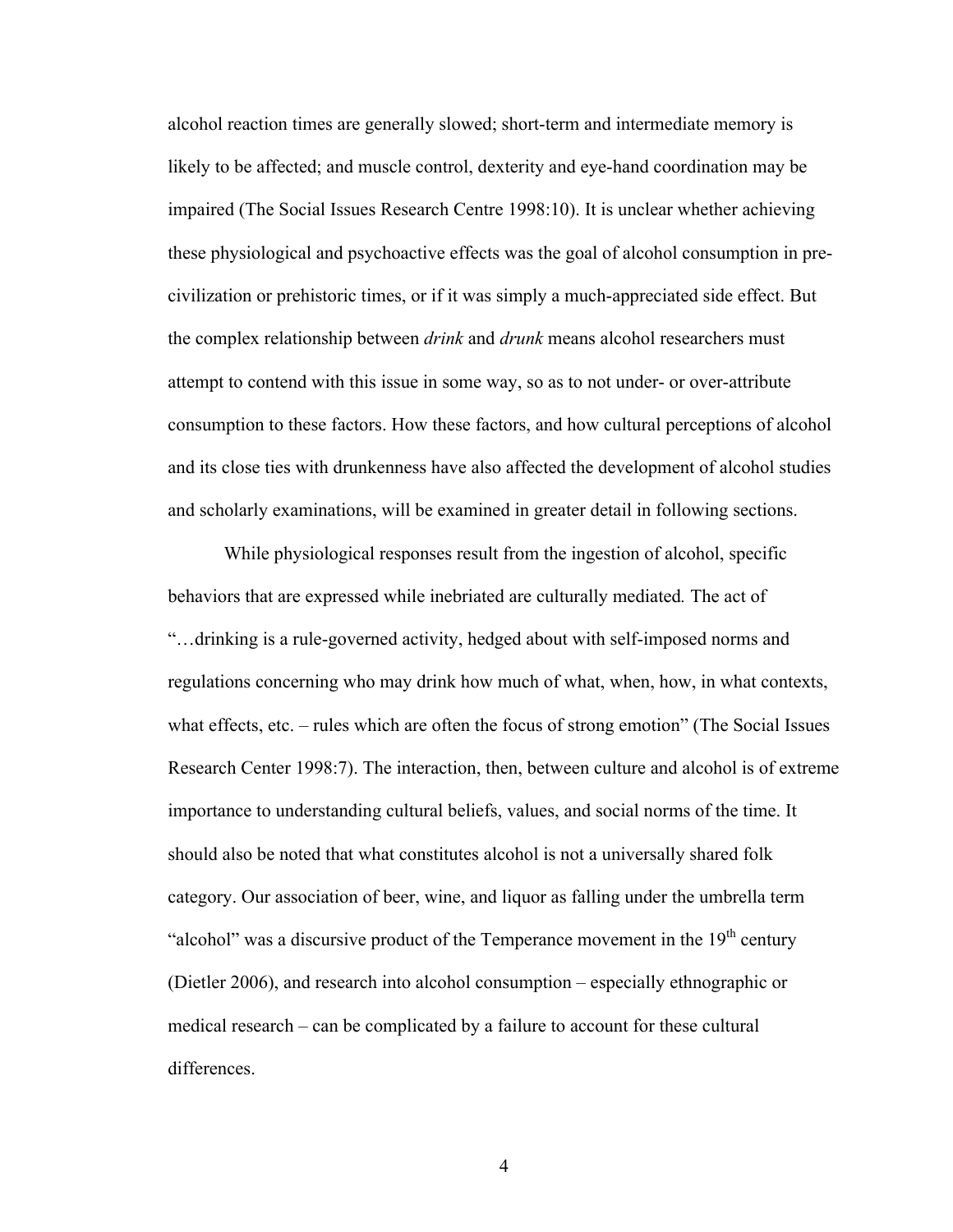#### *Ergo bibamus:* **A Brief History of Alcohol/ism**

The centrality of alcohol in the human diet and culture is not limited to recent times. Archaeological evidence suggests alcohol production may extend back 9000 years or more (Katz and Voigt 1987; Dietler 2006) and it is not a leap to imagine that the intentional ingestion of fermented products likely extends back much, much further; it is possible that "the discovery of fermentation probably [occurred] when primitive people [observed] that grapes and fruits naturally ferment when exposed to air" (Austin 1985:3). Over thousands of years, people became more adept brewers and vintners, and as the consumption and acceptance of alcohol spread, attitudes pertaining to drunkenness developed. Egyptians and Mesopotamians in 3000 BCE are thought to have had "very little antagonism to drunkenness" (Austin 1985:3), and entire regions developed reputations for heavy drinking, including Babylonia, whose famous law code dedicated four paragraphs to the strict regulations of "wineshops," without any mention of overconsumption nor warnings against doing so (Austin 1985). However, by the classical era, philosophers such as Xenophon, Plato, Aristotle, and Zeno extolled the health benefits of wine drinking in their writings, yet sharply decried drunkenness (Hanson 1995).

#### **Alcohol as a Problem, Alcohol as a Disease**

During this period, drunkenness, viewed in a similar manner to other "indulgences" such as overeating and greed, was restricted to individuals in the upper classes of society. The drinking that occurred in this stratum of society – due to "leisure time and wealth" – influenced the rise of inebriation in antiquity (Austin 1985:vxii). However, prior to the development of distillation, concentrations of alcohol in beer and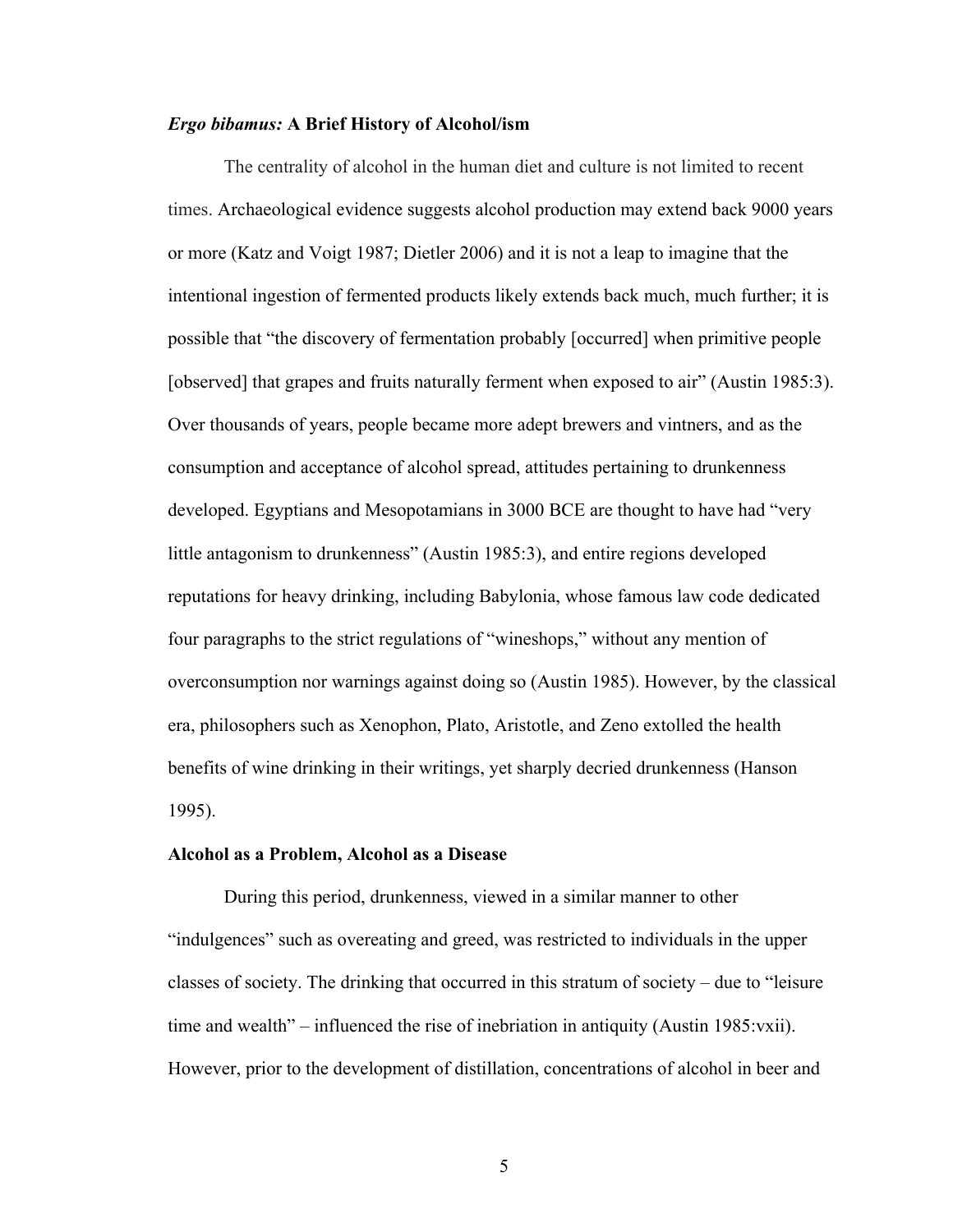wine were limited by the natural fermentative processes of yeast to approximately 5 and 15 percent (Levey 2004), and it is likely that these concentrations were much lower in early forms of beer and wine. But the development of distillation in 700 CE (see Dudley 2002) enabled alcohol concentrations to reach levels that were impossible through the natural fermentative process. Distillation meant that one could become more inebriated with smaller amounts of alcohol, even to the extent that overconsumption could result in death. The consequences of overconsumption would soon become more evident.

For much of modern history, alcohol abuse was deemed a matter of sin, a problem under the jurisdiction of the clergy (Edwards 2009). The problematic aspects of alcohol abuse primarily arose from the actual actions that resulted from drunkenness – typically lewd behavior, property damage, and fighting. The overconsumption of alcohol was viewed as a moral failing that had negative impacts on society, but there were no real concerns for the impacts on the individual drinker**.** However, an alternative viewpoint soon arose in which alcohol abuse was viewed as a disease with physical manifestations and causes, rather than resulting from a lacking moral fortitude. In the final years of the  $18<sup>th</sup>$  century and in the first decade of the  $19<sup>th</sup>$ , Benjamin Rush and Thomas Trotter, two prominent doctors, separately published research on the harm one endured as a matter of being drunk, marking the first attempts to describe alcoholism as a "disease" (Edwards 2009). Alcohol's damaging effects on the drinkers themselves became as important as the drinkers' negative impacts on society.

For the next 150 years, the disease model – now attributed to E. Morton Jellinek who popularized the term (Jellinek 1960) – took various forms and various names, and gave rise to the term "alcoholism" (Edwards 2009). The mid- $20<sup>th</sup>$  century witnessed a rise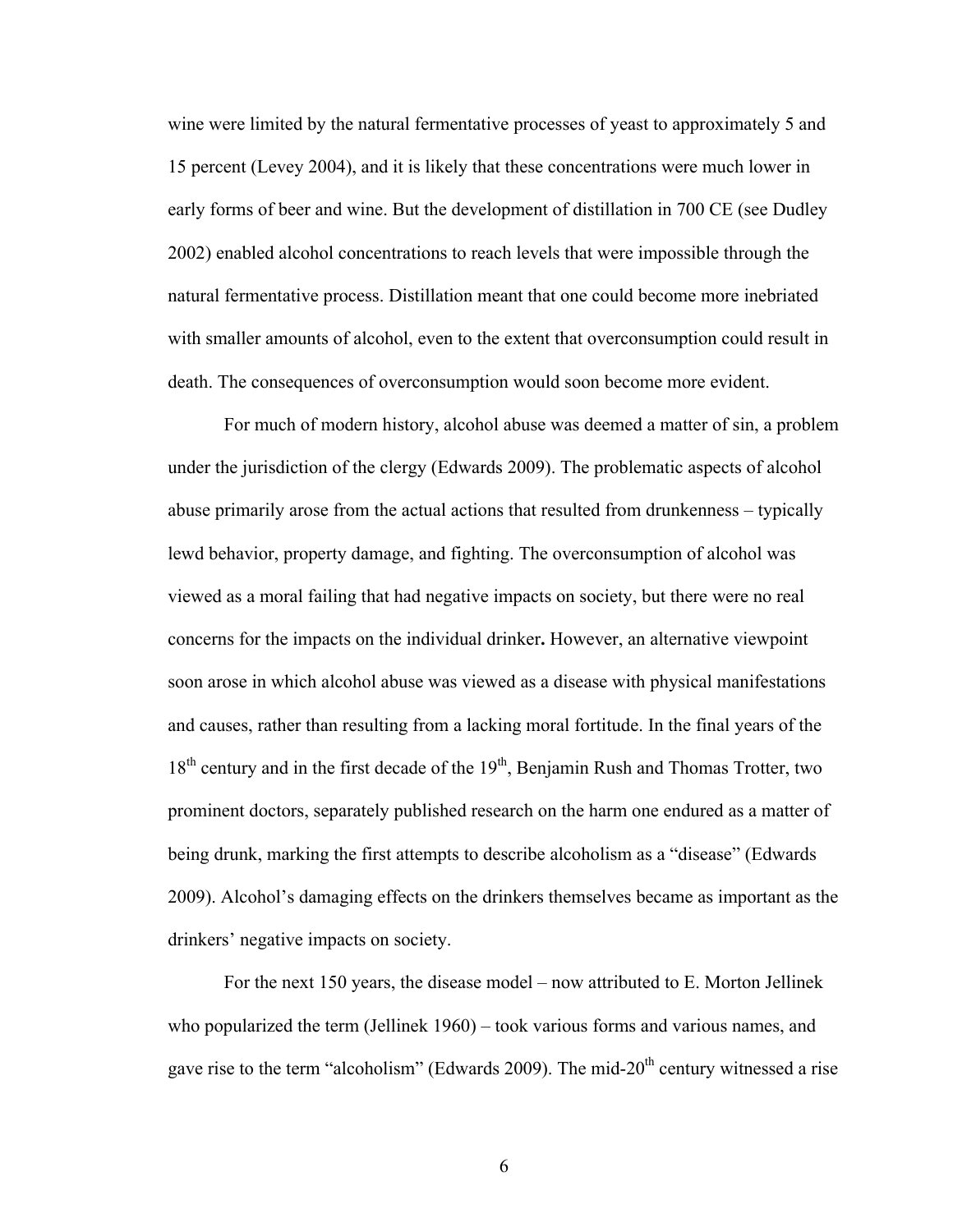in the use of the word "addiction" to describe human reactions to opiates, and by the end of the  $20<sup>th</sup>$  century the addiction terminology was extended to alcohol (Edwards 2009). These perspectives would come to shape early discourse in this area. With the creation of the National Institute on Alcohol Abuse in 1970 came greater support for alcohol research in the way of funding, postdoctoral programs, and conferences that explored topics such as social contexts of drinking, use among minorities, and epidemiology of alcohol drinking problems (see Heath 1987). These qualitative methods yielded large amounts of data, but the repeated emphasis on alcohol*ism* did not easily lend itself to engagement with the archaeological or anthropological communities.

#### **Anthropological Frameworks and Archaeological Discourse**

Anthropological investigations into the relationship between alcohol and humans were rare before the 1960s, though ethnographic examinations of alcohol consumption among various populations were increasing (Heath 1987). In the early years of alcohol studies:

"the dominant approach, grounded almost exclusively in the disciplines of biology/medicine, public health, and social psychology, had focused on alcohol consumption primarily as an individual pathology or a social problem. This view began essentially with the emergence of the temperance movement in the early nineteenth century, the corresponding creation of alcohol as a collective category and dangerous substance, and the discursive construction of drinking as a problem and then alcoholism as a disease" (Dietler 2006:230).

These early frameworks clearly felt the lingering impacts of cultural associations of alcohol and behaviors and exposed the ethnocentric assumptions underlying some examinations.

In 1953, prior to any major anthropological discourse on alcohol, Robert Braidwood convened a symposium entitled "Did Man Once Live By Beer Alone?".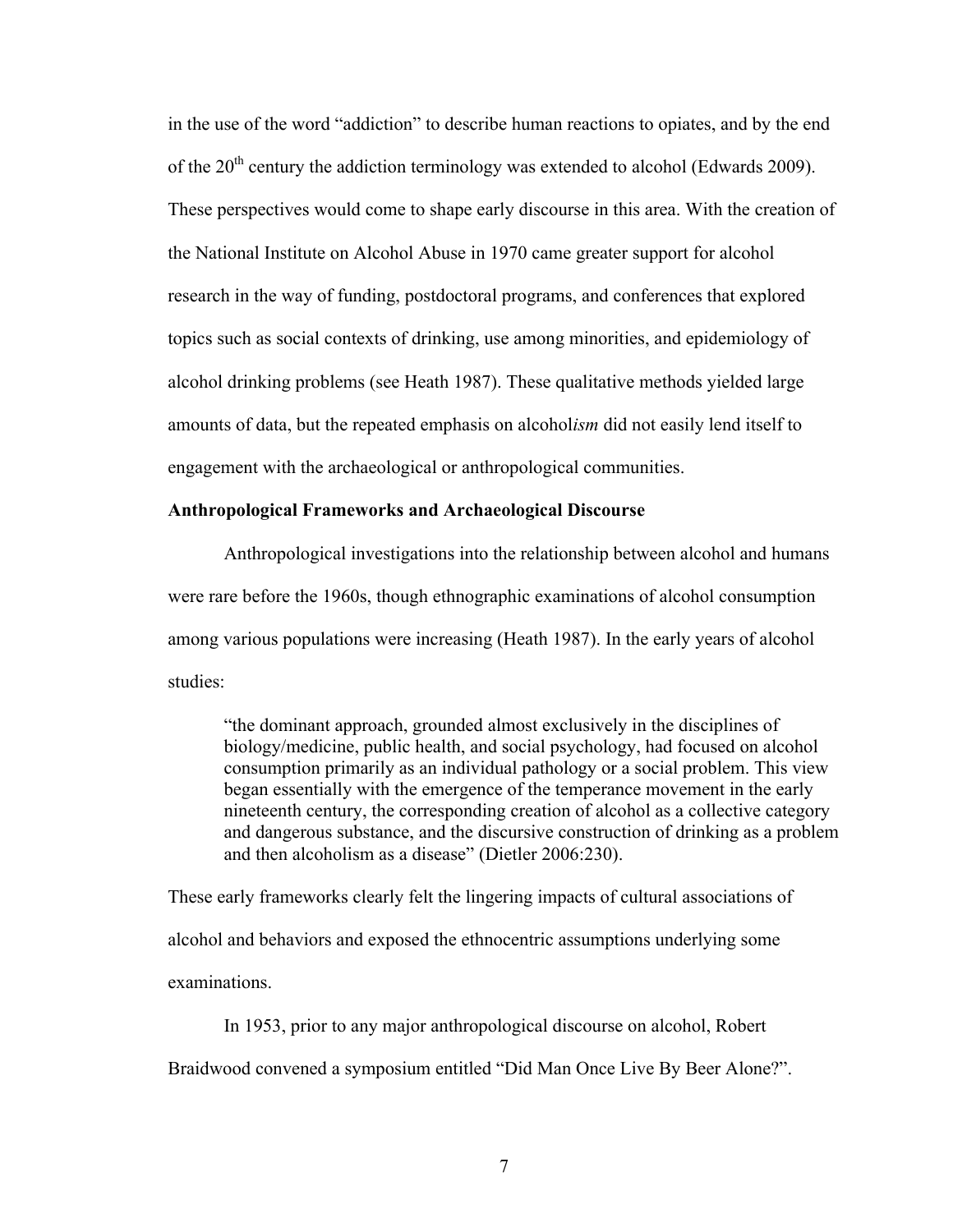Braidwood – an archaeologist specializing in the origins of agriculture in the Zagros mountains of eastern Iraq – asked his colleagues if the impetus for domestication of grains was bread or beer (Braidwood et al. 1953). The respondents to this question "read like a Who's Who of anthropology and archaeology at the time" (Katz and Voigt 1987: 23), but few had any knowledge of the beer-making process, and the topic of "beer before bread" failed to engender any major discourse outside of the symposium. For the most part, the question did not receive much scholarly attention until three decades later when a hypothetical reconstruction of cultivation for the purpose of beer production was presented (Katz and Voigt 1987). Due to a lack of hard data and the inherent unfalsifiable nature of the hypothesis, scholarly attention to this topic has been limited.

The problem, then, is not that archaeologists were ignoring the presence of alcohol in antiquity, nor was the problem that they were not examining the material culture associated with alcohol consumption and production; artifacts associated with alcohol production and consumption indeed have been examined by archaeologists for decades. Rather, "archaeological discussions about alcohol are typically fortuitous byproducts of fieldwork that had other emphases" (Smith 2003:52), such as 'mainstream' foci on trade, elite consumption, and analyses of vessel production and typology (Perego and Iaia 2010).

Only recently have archaeologists begun to consider the social and cultural aspects related to alcohol production and consumption, yet it is still the case that "few archaeologists have rigorously applied historical and anthropological theories to help them explain their alcohol-related discoveries" (Smith 2003:52). Even within the discipline of anthropology at large, the study of alcohol has "remained a minority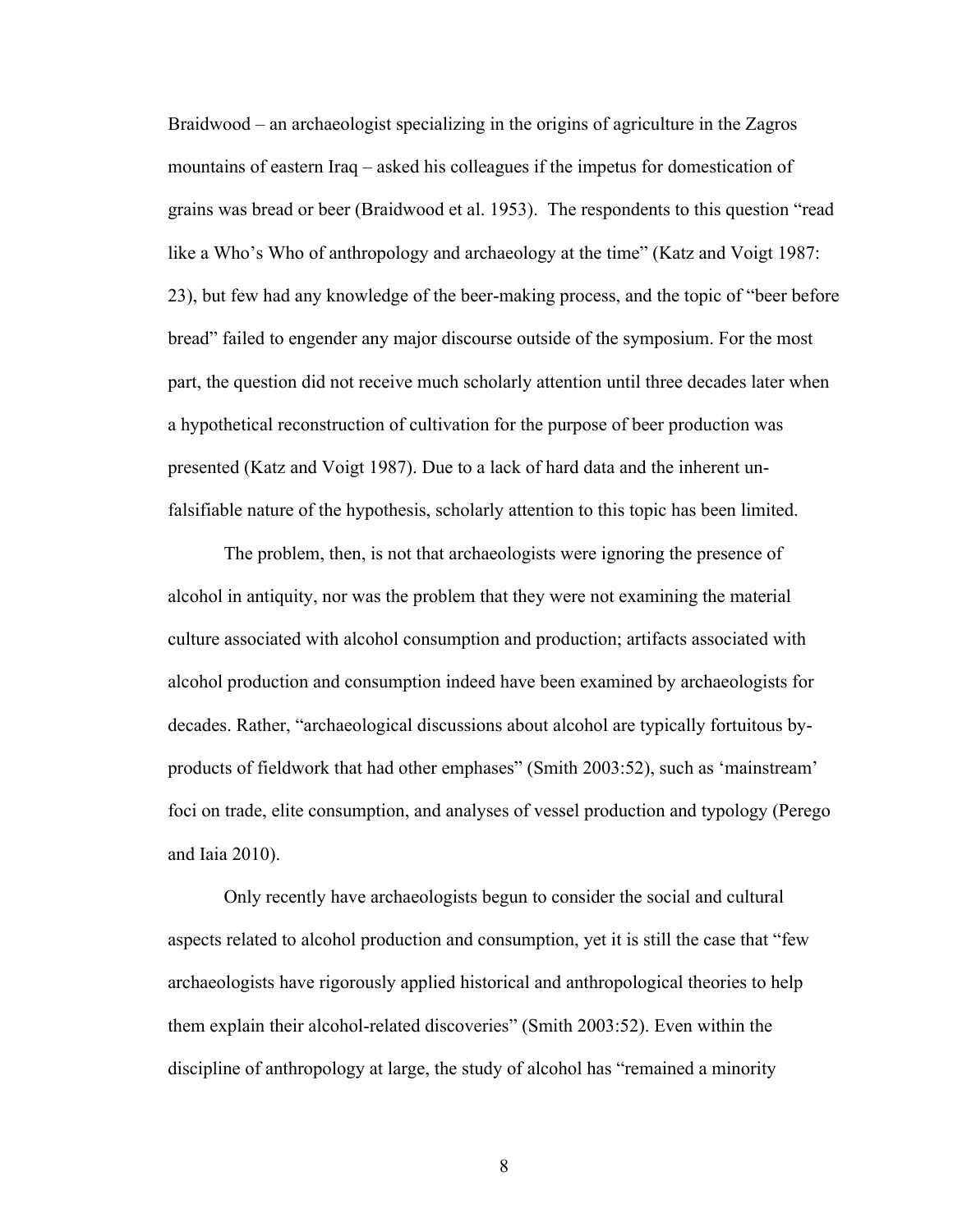research field within anthropology and anthropologists have never achieved more than a minority voice in the broader field of alcohol studies, nor have they shared in much of the abundant research funding supporting this field" (Dietler 2006:230; see Hunt and Barker 2001). However, what distinguishes the recent work of the past two decades "is [a] more systematic, concerted effort both to develop the theoretical understandings of drinking as a social practice and to improve techniques for detecting alcohol production and consumption in the archaeological record" (Dietler 2006:232).

Today, it is commonly accepted that the examination into the origins of alcoholism and humans' attraction to alcohol fundamentally addresses a complex interaction of human biology (nature) *and* culture (nurture). While genetic factors, such as the heritability of alcoholism, are heavily emphasized in biomedical research, environmental factors – including age of first drink, drug use, and incidence of sexual, physical or emotional abuse and – are critical to the equation. Research into addiction and the cultural and social factors that impact the development of alcoholism is beyond the scope of this work. I aim to study the key questions that underlie these examinations of the present by peering further back in time: What is the origin of these genetic factors? Can we examine nonhuman primates to ascertain modern humans' relationship with alcohol? The process of answering these questions rests on key assumptions inherent in the disciplines of ethology, primatology, and Darwinian medicine.

#### **Primate Behavioral Ecology and Darwinian Medicine: We Are What We Eat?**

The theoretical notions that underpin ethology and primatology led to the formation of primate behavioral ecology, a field that applies "evolutionary principles to understand the adaptive advantages of behavior under different ecological conditions"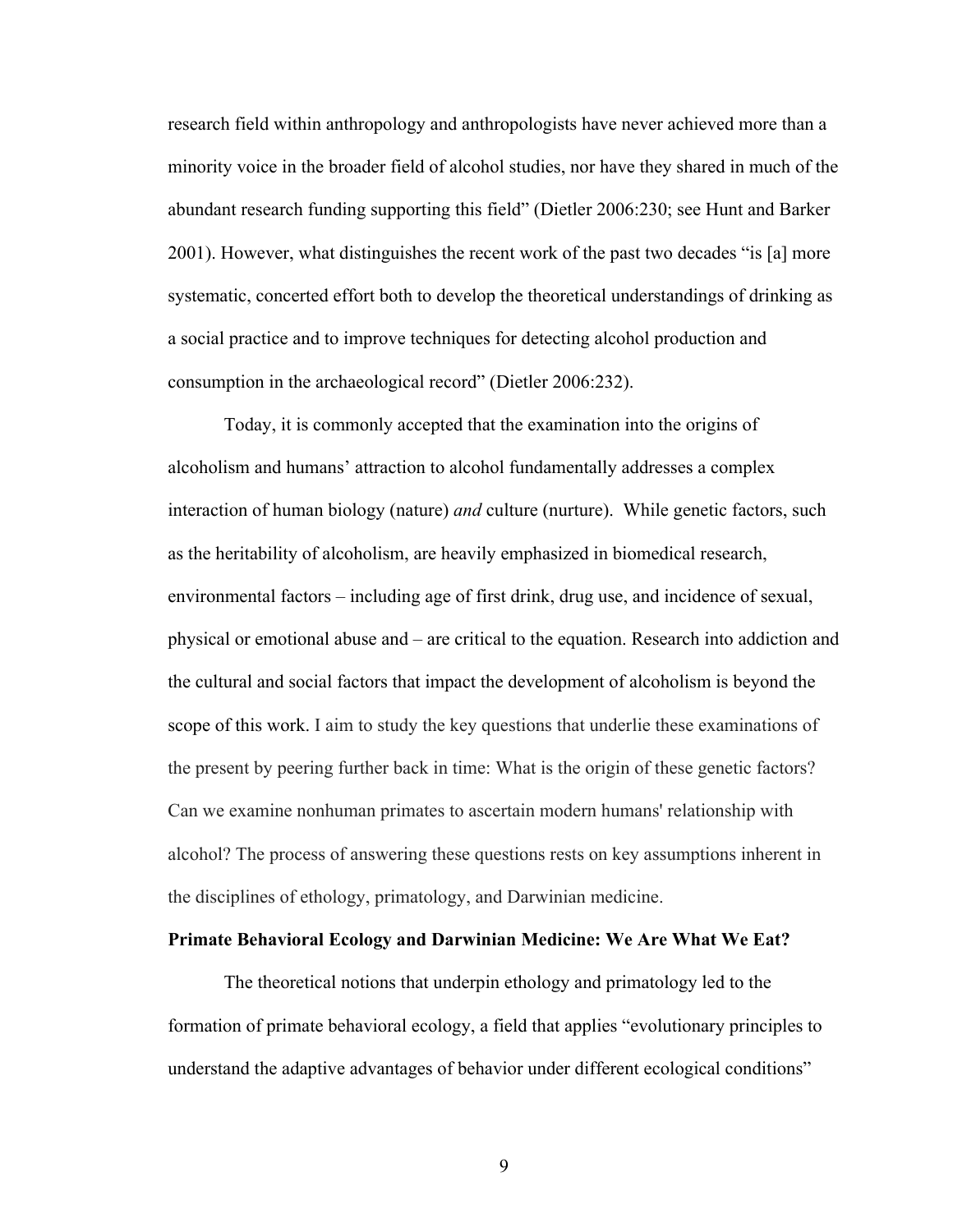(Strier 2000:26). Those employing a primate behavioral ecology perspective examine behaviors through an evolutionary lens in which it is assumed that, as occurs for all other traits, the genotype and the environment interact to produce the behavioral phenotype (the specific expression of the genotype in the given environment). Thus, primate behavioral ecology accounts for the dual influences of genes and environment, rather than ascribing behavior to genes and genes alone.

Of the various behaviors that are examined from a behavioral ecology perspective – life history, reproductive strategies, interspecific conflict and others – feeding behaviors and dietary strategies are specific to the matters at hand. As previously stated, the Drunken Monkey Hypothesis posits that the proclivity of modern humans to consume alcohol may stem from a deep-rooted attraction to alcohol in frugivorous primate ancestors. Therefore, what primates choose to consume, and the methods they utilize in doing so, are observed as the product of complex biological and ecological interactions. The relevance here is direct, as alcoholism itself is fundamentally the product of biological and ecological interactions, albeit with "ecology" broadly defined so as to include not just the physical environment but also social and cultural influences. So while the human "ecological" experience vis-à-vis alcoholism consists of more than just the physical environment, the physical environment is nonetheless an important factor; we would be remiss to ignore the interactions between human ancestors' biology and ecology on an evolutionary timescale. In essence, these are the goals of Darwinian medicine, and through this lens, the biological and genetic origins of alcoholism, like other diseases, can be examined.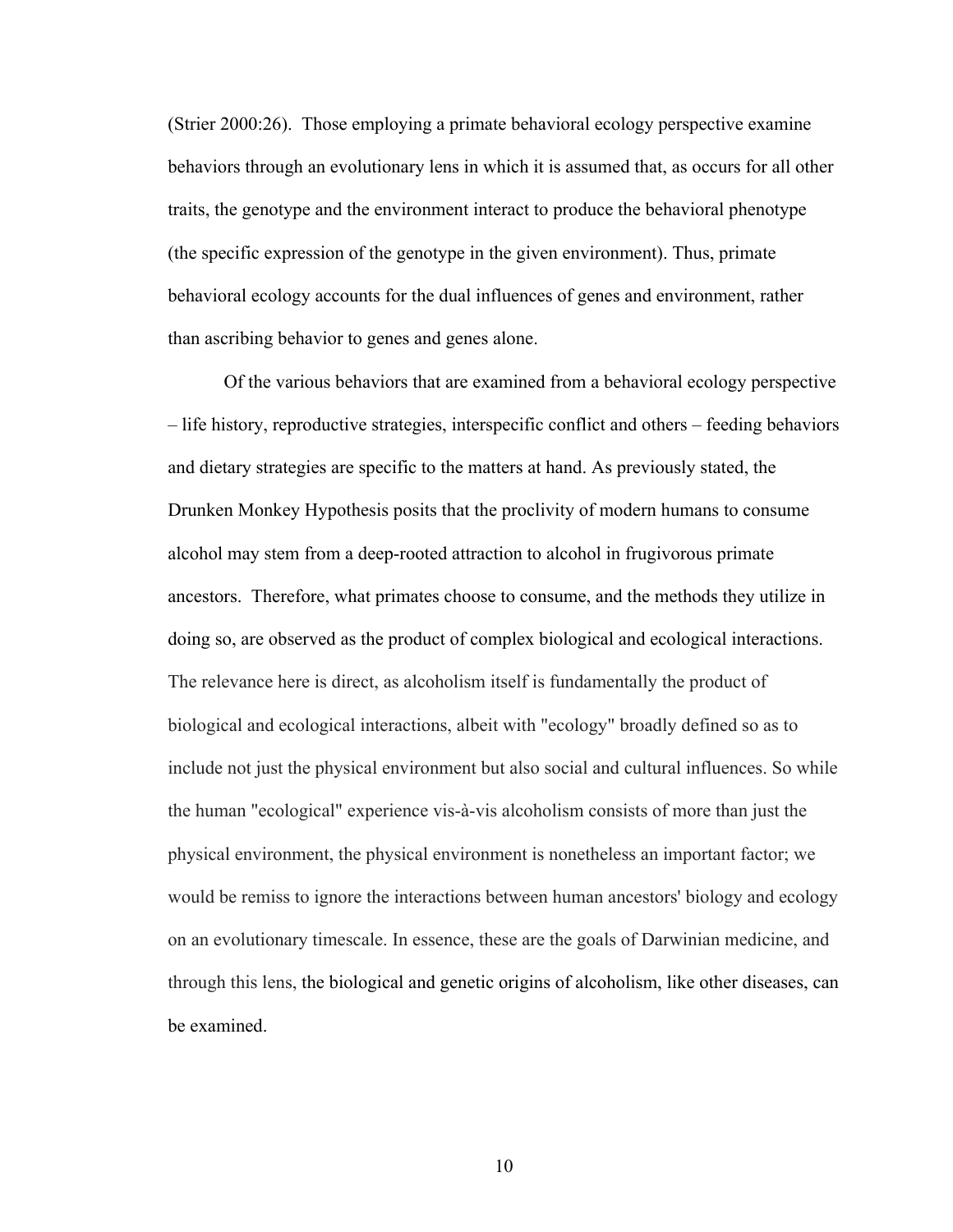Evolutionary explanations for disease and illness explore the processes that render humans to be more likely affected by certain afflictions as opposed to others (Williams and Nesse 1994). While much research pertains to disease manifestation (i.e. the spreading of pathogens, cycles of growth), the growing field of Darwinian medicine seeks to develop and explore evolutionary hypotheses of the origins of disease to determine human susceptibility. Darwinian medicine – "a vital yet underused tool in our quest to understand, prevent and treat disease" (Williams and Nesse 1994:6) – investigates the proximate and ultimate explanations of disease, drawing from the same theoretical foundations of ethology that Tinbergen first proposed in 1963 (Burkhardt 2006).

One common framework under the umbrella of Darwinian medicine is the concept of a lifestyle disease, or disease of civilization. In this framework, human susceptibility to various diseases and illnesses is a result of extant neurologic and metabolic pathways that have been co-opted in a modern environment. The evolutionary origin of these pathways is often dietary in nature, whereby human urges and tastes arose as crucial foraging devices in ancestral environments. These urges and tastes, once highly adaptive due to their ability to positively influence the nutritional composition of the human diet, become highly maladaptive in the modern context. For instance, the human taste for sugar and fat, which may once have ensured proper nutritional intake, now operate in an environment in which sugar and fat are bountiful, easily obtained, and largely divorced from the full nutritional profile typically associated with them (e.g. vitamins and protein, respectively). This maladaptivity may increase susceptibility to diabetes, obesity and heart disease – thus, these diseases are often considered to have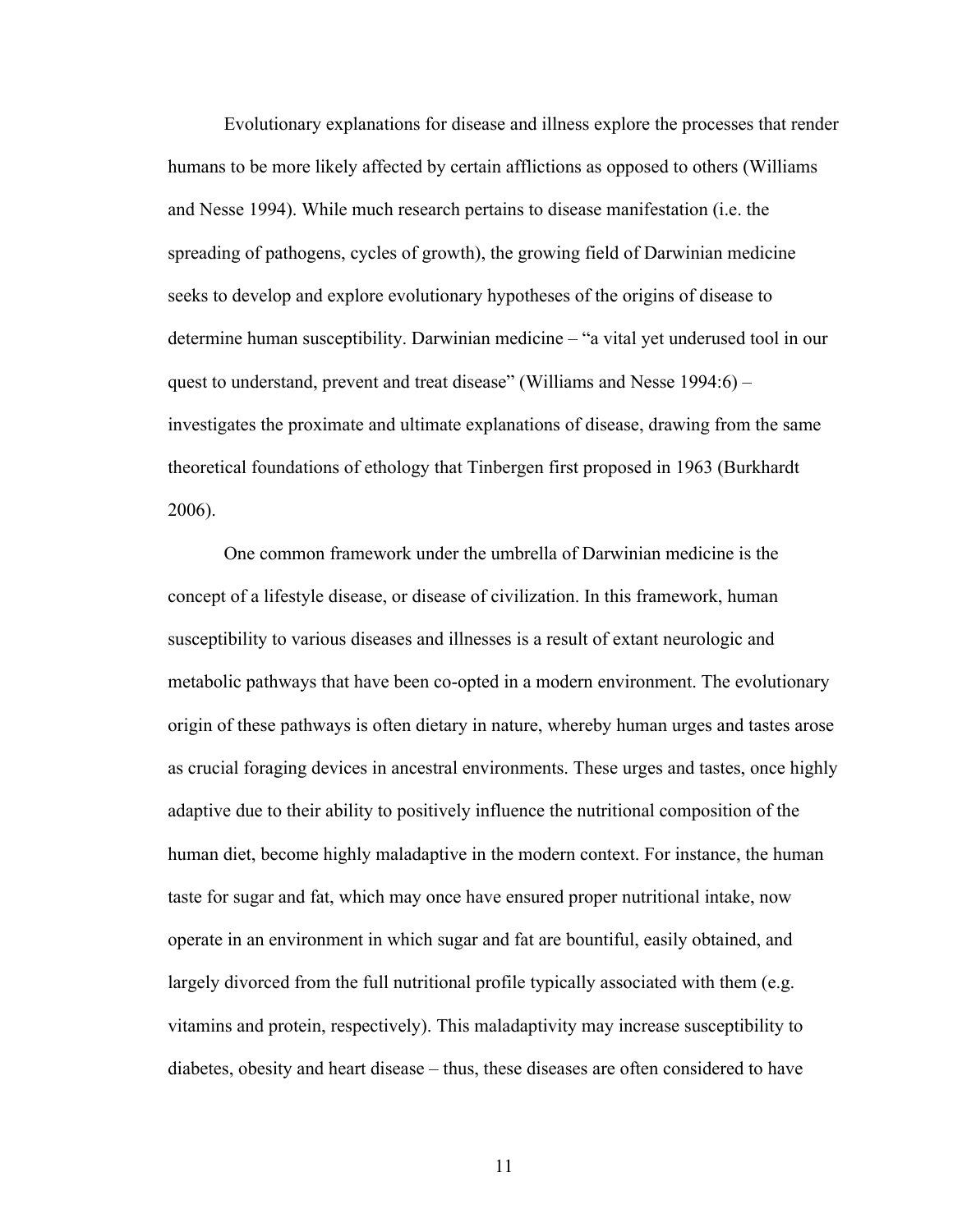their origins in human evolution, and are prime candidates for examination through the lens of Darwinian medicine (Williams and Nesse 1994).

The potential to study alcoholism through the same lens may prove fruitful. The dietary adaptiveness of sugar and fat is direct, well understood, and well studied. In order for alcoholism to arise out of a similar pathway, the dietary adaptiveness of alcohol must similarly be established – this is the primary goal of the study of the Drunken Monkey Hypothesis and the fulcrum upon which it rests. If ethanol does, in fact, have dietary significance and is the subject of some form of dietary urge, then a similar causal chain as described above for sugar and fat may be expounded upon. In this case, alcoholism, like diabetes, obesity, and heart disease, may be viewed conceptually as a disease of nutritional excess and further examined through the Darwinian medicine framework (Williams and Nesse 1994).

#### **The Drunken Monkey Hypothesis: A Closer Examination**

Research on primate food choice aims to characterize the diets of primates, the methods by which primates choose the composition of their diets, and the evolutionary underpinnings for those choices. The Drunken Monkey Hypothesis posits that the proclivity of modern humans to consume alcohol may stem from a deep-rooted affinity present in all frugivorous nonhuman primates for naturally occurring ethanol within ripe fruit (Dudley 2000, 2002; 2004; 2014; Stephens and Dudley 2004). Ethanol is a natural by-product of the metabolic activity of fermentative yeasts within fruit pulp that consume sugars made available as the fruit ripens (Spencer and Spencer 1997).

According to the Drunken Monkey Hypothesis, for millennia the diets of primates have included vast amounts of fruits where yeasts, present of the skin of fruits, convert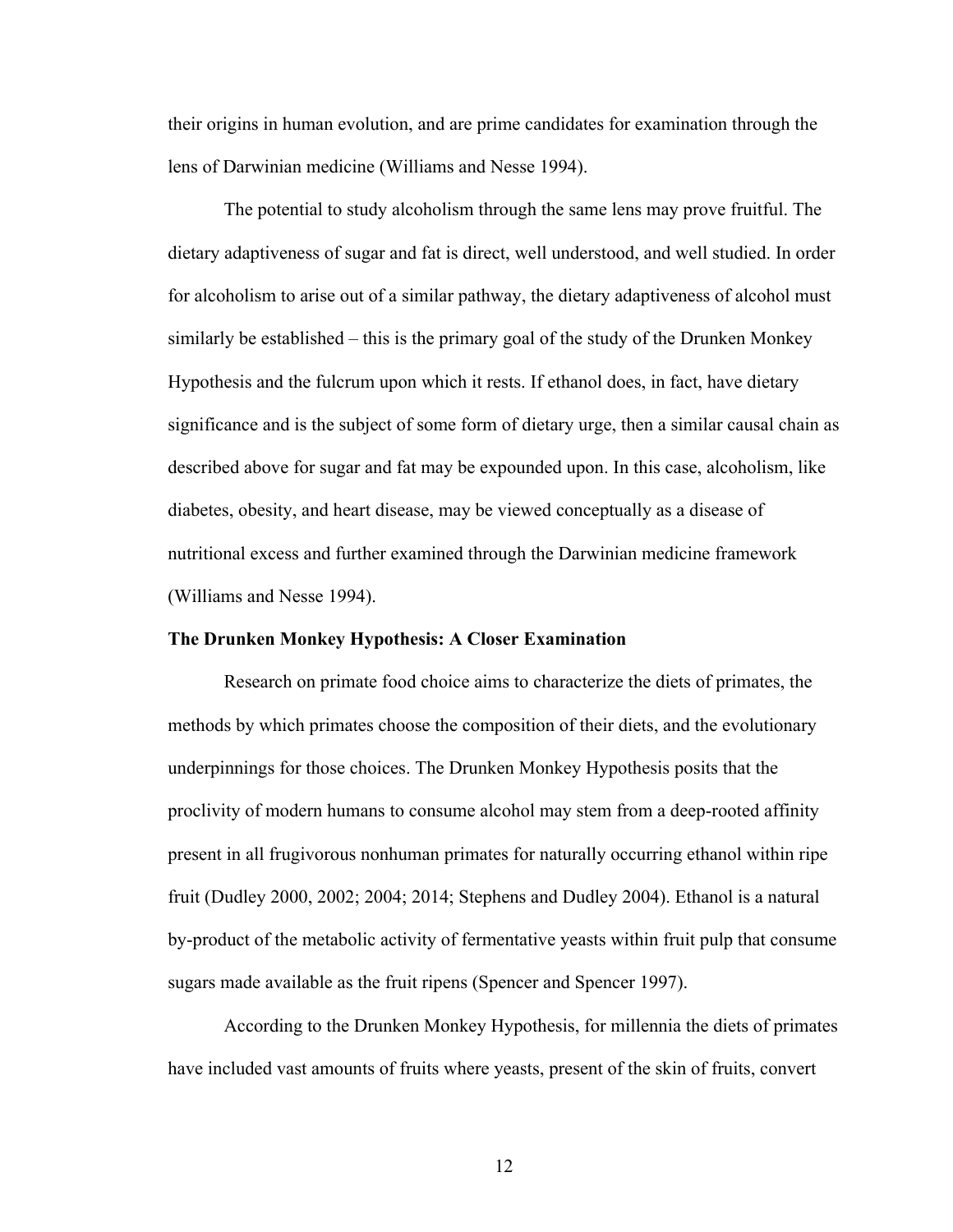sugars into alcohols. As a molecule, ethanol, the most abundant of these alcohols, is easily dispersed through the forests as an odor and acts as a signal for ripe fruit. Due to immense competition in highly populated forests for food, the ability to locate ethanol's odor and follow it to reach ripe fruit would have been extremely advantageous, and the pairing of ethanol with nutritional rewards was thus selected for in ancestral primates. Over millions of years, this propensity towards seeking out and perhaps enjoying alcohol, coupled with the wide availability of much more highly concentrated forms of alcohol in modern times, has led to alcoholism as a "disease of nutritional excess" (Dudley 2000; 2014; Stephens and Dudley 2004). Thus, alcoholism is analogous to these other "genetically-based behaviors adaptive in the ancestral environment" that "become disadvantageous in a modern human environment" (Dudley 2000:7) in a context of abundant resources.

A core, underlying tenet of the Drunken Monkey Hypothesis concerns the fermentation process that produces ethanol in fruit. Fruit evolved as part of a symbiotic relationship between immobile plants and mobile animals. Plants that were more successful in convincing animals to carry their seeds to far flung locations derived an evolutionary advantage from having offspring living in varied locations – particularly when the animal's very method of "carrying" ended with the seed finding itself nestled in a fertilizing pile of feces. Plants whose fruits were more nutritious, beneficial, and desirable to their animal symbionts would have experienced more success in attracting this animal dispersion vector. This nutritional quality means that microbes and yeasts, in addition to the intended vertebrates, also consume fruits, and these yeasts play a central role in the Drunken Monkey Hypothesis. Fermentation of fruit sugars by yeasts, which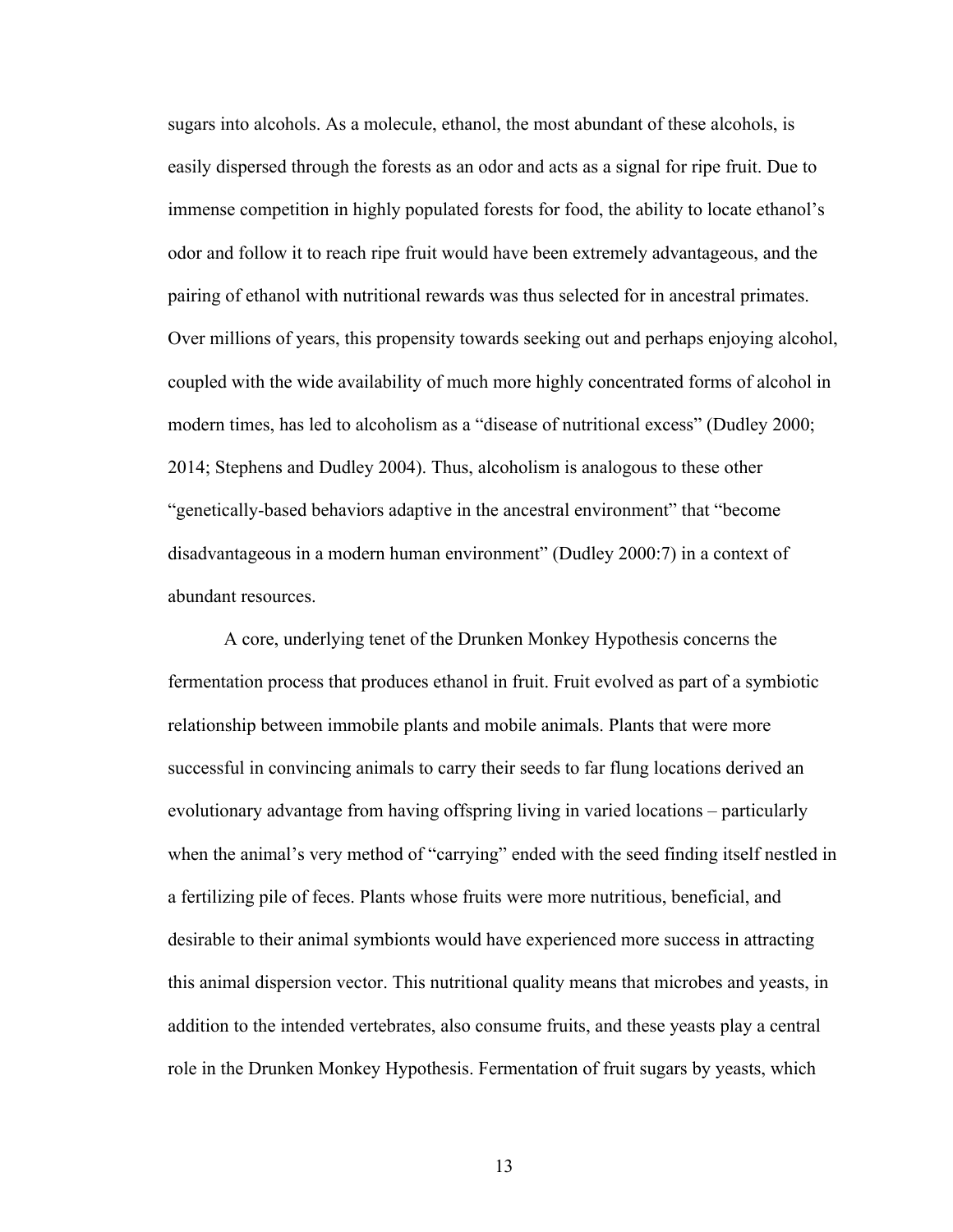may occur on or inside the fruit, produces numerous alcohols, although ethanol is most prevalent in fruits (Dudley 2000; Milton 2004).

The first facet of the Drunken Monkey Hypothesis is the notion that monkeys could locate ripe, nutritious fruit based on the odor of ethanol, and therefore would have developed an affinity for that smell and taste because of the nutritional qualities of ethanol-laden fruit. Because competition among frugivorous animals seeking sustenance was often extreme, any course of action that resulted in greater nutrition was likely to be taken. Ripe fruits are not as well distributed in tropical forests as other kinds of wild plants (Milton 2004), and frugivorous primates may be privy to ethanol's odors in detecting ripe fruits (Dudley 2000; 2014). These plumes, which contain volatized ethanol and other alcohols, may serve as an indicator of ripe fruits over long distances across the tropical forests in which ancestral primates resided, and may have allowed for quick consumption of ripe fruit facing decay. The pairing of ethanol with nutritional rewards – and selection of it as an appetitive behavior – of fruit is common among other mammals, frugivorous vertebrates such as birds, and insects such as fruit flies (*Drosophila* spp.), and fruit-eating butterflies, and may have eventually led to alcohol abuse in humans (Dudley 2000; 2014).

However, the utilization of scent cues for ethanol as a mechanism in primate food choice has not been well documented. The role of olfaction has been minimized as a mode of finding food in primates (Milton 2004), though for spider monkeys (*Ateles* spp.), "sniffing may be particularly important to verify the status of ripeness" (Pablo-Rodríguez et al. 2015:217). Squirrel monkeys (*Saimiri sciureus)* and pig-tailed macaques (*Macaca nemestrina*) have been shown to distinguish alcohol concentrations below 1 part per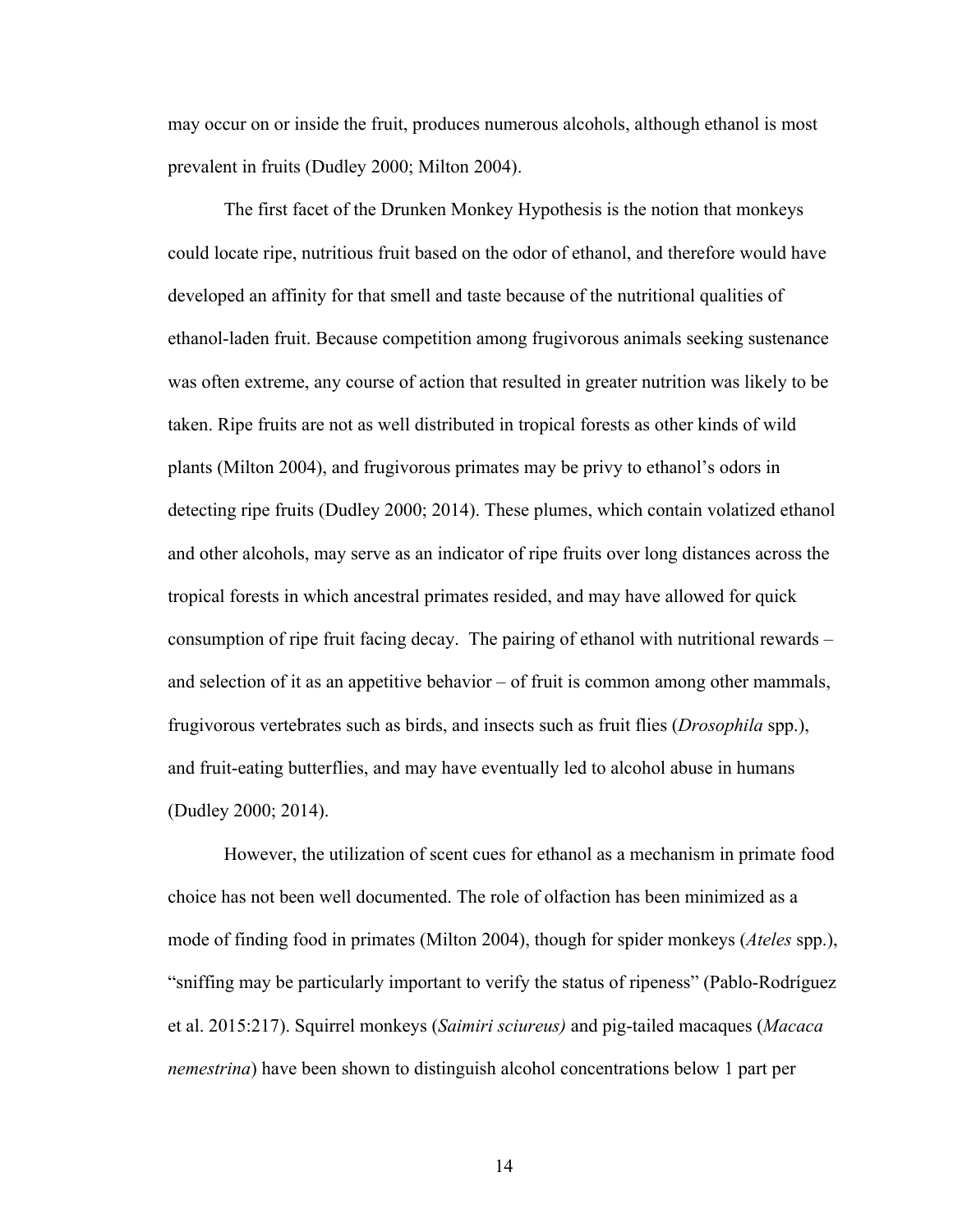million (Laska and Seibt 2002). Alcohols with less carbon require higher concentrations in order to be noted, and neither squirrel monkeys nor pig-tailed macaques can recognize ethanol when diluted lower than  $1:300 - a$  concentration akin to the relationship of scent sensitivity and molecular properties in humans and rats (Laska and Seibt 2002). Interestingly, both species were more sensitive to aliphatic esters as opposed to aliphatic alcohols (of which class ethanol belongs), which constitute the majority of the aliphatic components in the odors of fruit during ripening (Laska and Seibt 2002). Evidence suggests *Drosophila melanogaster* follow vapors as a means of locating ripe fruits to lay their eggs (Gibson et al. 1981), though it so far remains unproven that volatized ethanol serves as a signal for nutrition in primates.

The adaptability of primate olfactory detection of ethanol may run counter to the apparent adaptive nature of ethanol production by yeasts (Levey 2004). Competition for scarce fruit resources occurs not only among vertebrates, but also between vertebrates and microbes and yeasts. A ripened fruit quickly attracts yeasts that colonize and begin to consume the fruit. However, if a primate or other vertebrate were to find the fruit, it would quickly eat the fruit and the nascent population of yeast along with it. In order to ward off this form of competition, it has been hypothesized that yeasts have developed the ability to produce ethanol as part of an adaptive strategy to protect its resources (Levey 2004). Further, the primary reason yeasts produce alcohol is to "render ripe fruits distasteful or unacceptable to wild vertebrates" (Janzen 1977:60). If primates instead used the scent of ethanol as a method of more quickly and efficiently finding the ripe fruit, the yeasts' strategy of producing ethanol would actually be maladaptive. The two strategies – ethanol production as a defense mechanism in yeasts and ethanol detection as a food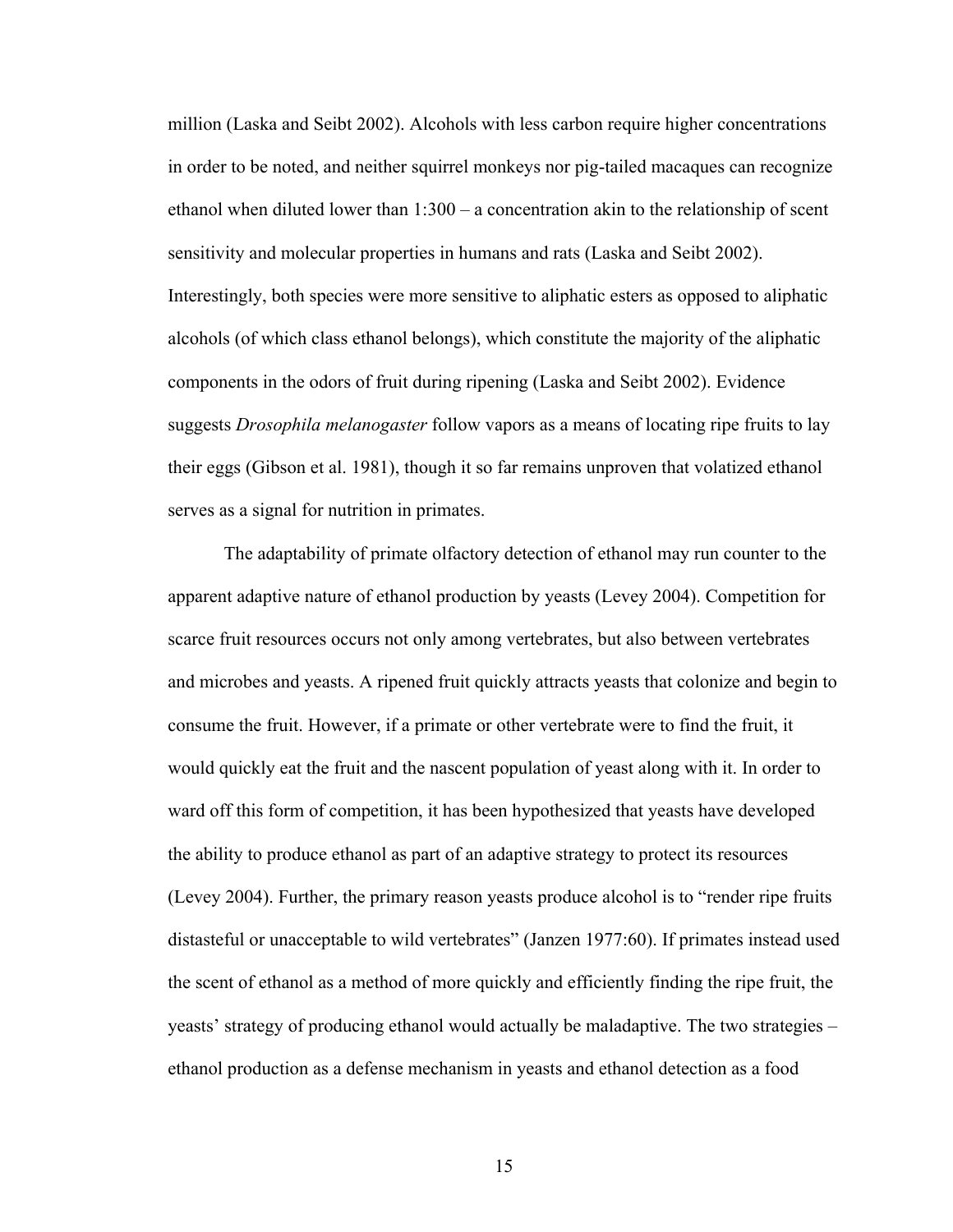locating mechanism in primates – may seem to be mutually exclusive. If the Drunken Monkey Hypothesis is correct, perhaps an alternative explanation for yeasts' ethanol production should be offered.

For natural selection to have favored primates' ability to detect and follow ethanol to reach ripe fruit, it must have conferred a nutritional advantage. On Barro Colorado Island Stephens observed a howler monkey sniffing and then "bingeing" on *Astrocaryum standleyanum* fruits while hanging precariously from branches (Stephens and Dudley 2004). The fruit the monkey was quickly consuming contained an estimated ethanol content of about 1 percent (Stephens and Dudley 2004) – slightly more than a ripe fruit that contains 0.6 percent and many times less than the overripe fruit that contains more than 4 percent (Dudley 2000). The Drunken Monkey Hypothesis proposes that in monkeys' predilection towards ethanol-laced fruits, they avoid unripe fruit that has no alcohol and overripe fruit that has too much (and consequently, too little sugar), drawing comparisons of a monkey's consumption of alcohol being similar to that of a human beginning a meal with an aperitif (Dudley 2004). For the connection of alcohol with nutritional reward to work in the evolutionary sense, Dudley asserts that alcohol use is beneficial in humans, citing hormetic advantages that ethanol may confer on frugivores (2000; 2014). Hormesis is a phenomenon where seemingly toxic substances may actually be beneficial at low levels (Gerber et al., 1999; Parsons, 2001; Calabrese and Baldwin 2003). In this framework, human alcoholism is suggested to result when ethanol, potentially healthy at lower concentrations, is readily available in modern times at very high concentrations. Hormesis is considered by some to be widely applicable to many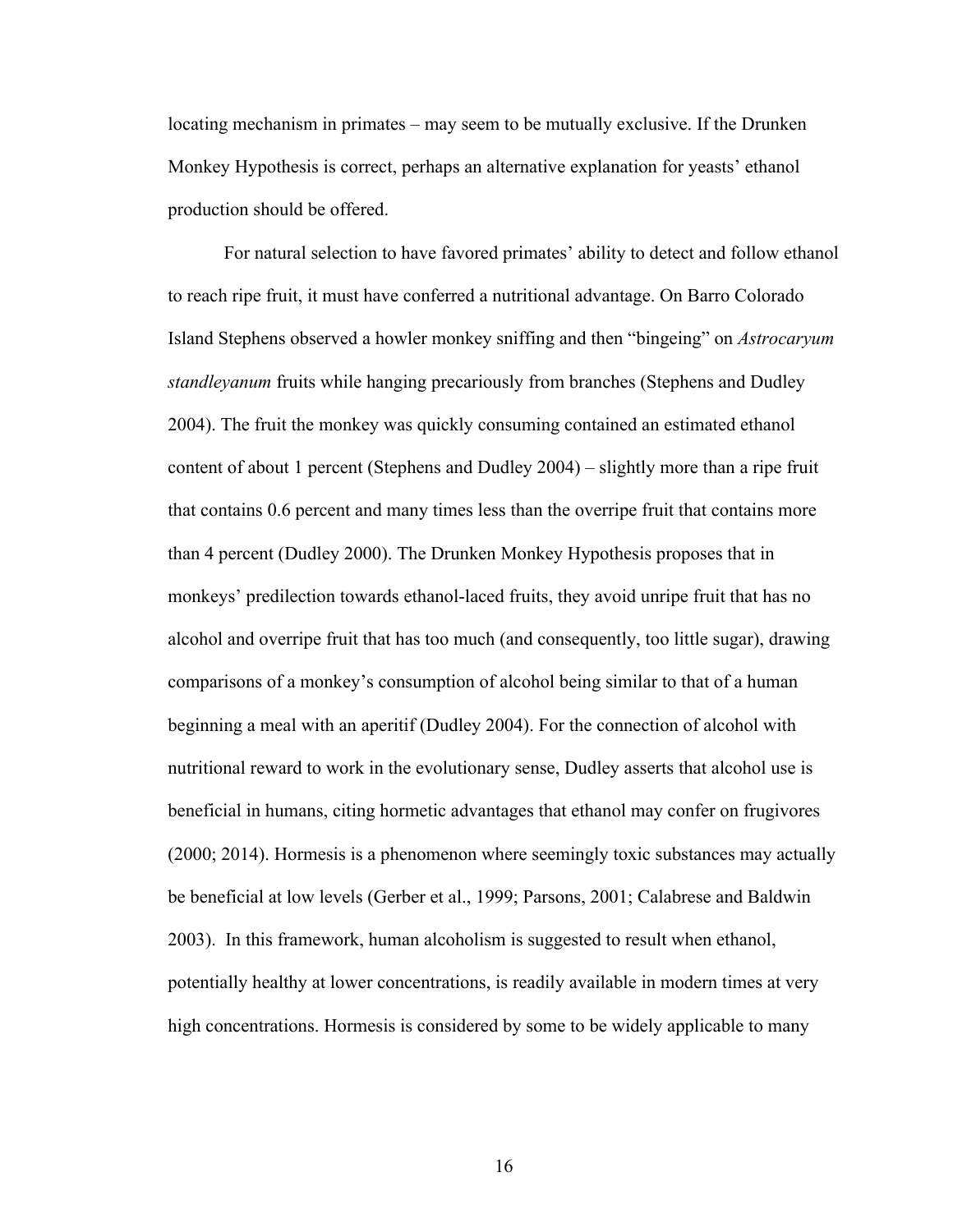toxins (Calabrese and Baldwin 2003). Alcohol – a toxin – is thought to have positive impacts on health at low concentrations, but it can be quite damaging at high doses.

Vital to the Drunken Monkey Hypothesis are the varied genes related to the consumption of alcohol that evolution would have selected for. The presence and variation of human genes that regulate the efficiency with which humans process alcohol and its by-products is evidence to support alcohol's long-term presence in the human diet (Stephens and Dudley 2004). Frugivory has comprised an ample portion of the diet of ancestral humans and primates since at least 40 million years ago (Stephens and Dudley 2004) and persists as the predominant diet of many of our closest living relatives today. Because of the concentrations of alcohol found in ripe fruit, ethanol is and has been a component of the diets of frugivorous animals, as it cannot be avoided (Levey 2004). This has necessitated the development of genes to respond to the ethanol and breakdown its products. After being metabolized in the liver, ethanol is converted to acetaldehyde by the enzyme alcohol dehydrogenase, or ADH. The acetaldehyde is then converted into acetate by the enzyme aldehyde hydrogenase, or ALDH. There is variance among the human population in respect to these gene-encoded enzymes and their efficiency of removing alcohol or ADH from the bloodstream. Due to uncomfortable symptoms such as nausea, headaches, and flushing, those without effective enzymes are expected to be less likely to imbibe and perhaps be protected against the development of alcohol abuse and dependence. Studies of East Asian and Jewish populations have shown this to be the case (Enoch 2006).

Indeed, the genetic expression of alcoholism has long been debated. There are numerous variables, including developmental and environmental that place individuals at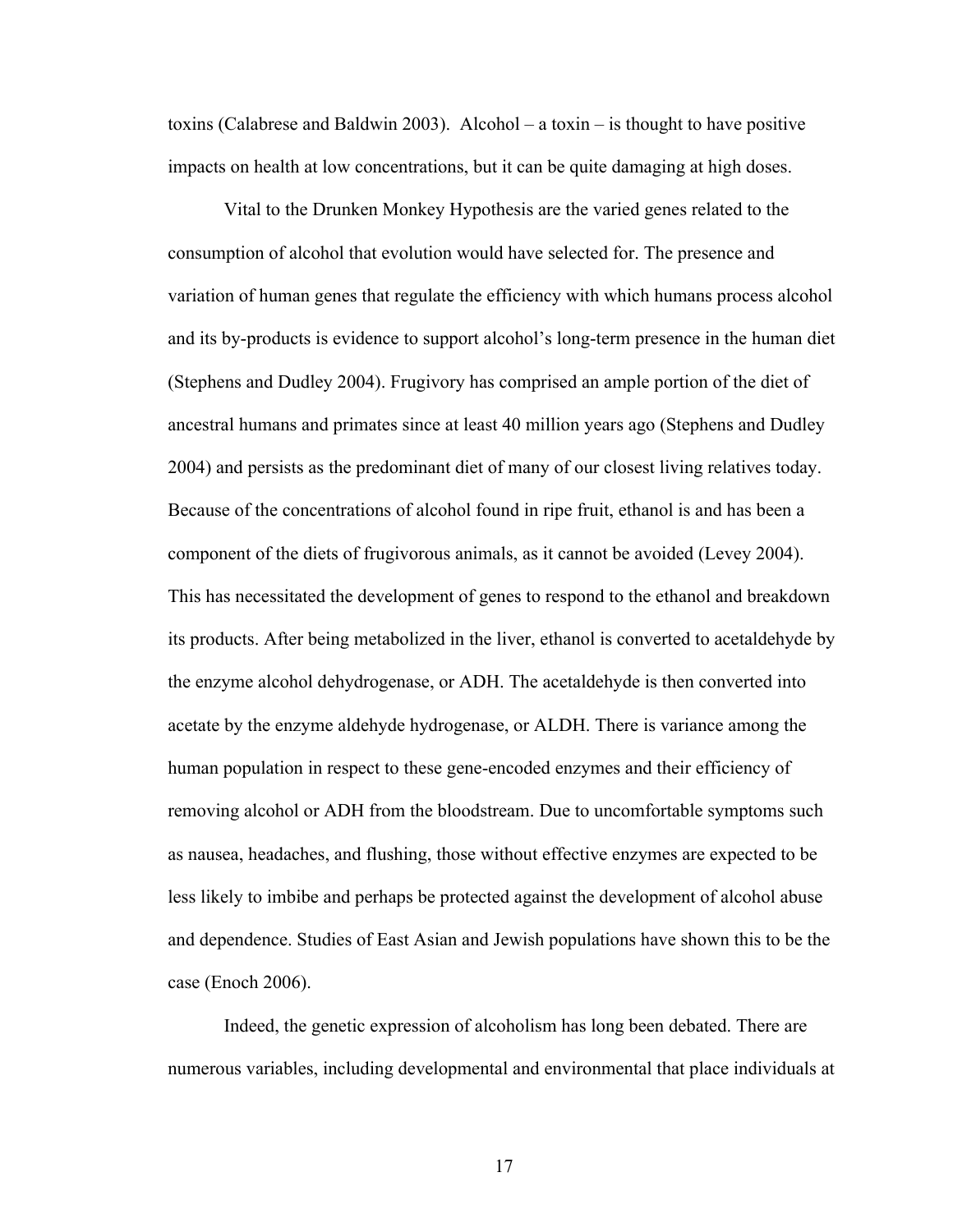risk for alcoholism (Gerald and Higley 2001). The heritability of alcoholism, or the proportion of variance among traits due to genetic factors, based on meta-analysis of twin studies, has shown to be about 50 percent, with non-shared environmental factors being approximately as important (McGue 1999; Enoch 2006; Sommer et al. 2005). The genetic factors associated with alcoholism are likely to be due to multiple geneenvironment interactions, and it is unlikely that a single gene could render one genetically vulnerable (Enoch 2006; Sommer et al. 2005). Important environmental factors are clearly necessary to the equation of genetics in the study of alcoholism and ultimately how the phenotypes of genetic vulnerability will be expressed. Genotype environment models advance the notion that alcoholism can occur when individuals have multiple contributing genes that are predisposed to or favor alcoholism, and are raised in environments that can be particularly challenging (McGue 1999).

To date, the Drunken Monkey Hypothesis has received relatively little attention in the anthropological literature, though there appears to be an uptick in publications that offer evidence that support its underpinnings. For example, the pen-tailed tree shrew – which closely resemble the animals from which primates were thought to evolve – chronically consumes ethanol via fermented fruits and nectars, and it does so in amounts that would intoxicate humans (Wiens et al. 2008). Free-ranging vervet monkeys on the Caribbean island of St. Kitts, who steal drinks from tourists, tend to exhibit drinking behavior in controlled studies in percentages that are consistent with human populations: for example, the majority are what she calls "social" drinkers, 15% are "regular" drinkers, 5% "binge" drink, and 15% are "teetotalers" and do not consume alcohol at all (Palmour et al. 1997), though quantitative behavioral data examining ethanol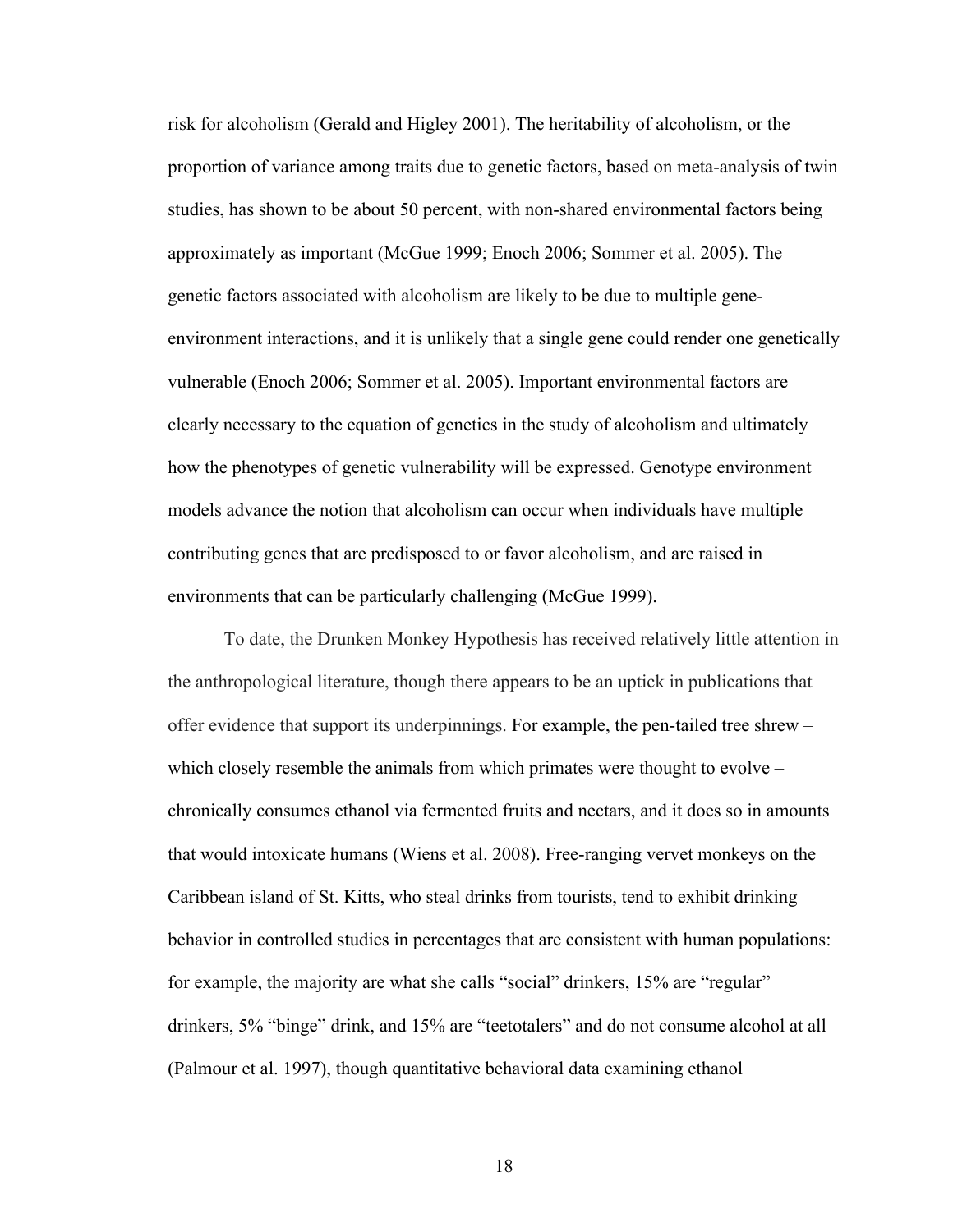consumption is derived from a captive population in-facility (Ervin et al. 1990; Juarez et al. 1993). Heavy drinkers that will drink to the point of liver, heart and gastric damage, and pregnant females with access to alcohol sometimes produce infants with features of fetal alcohol syndrome have also been observed (Palmour et al. 1997). A quantitative assessment has documented habitual ethanol-ingestion in wild chimpanzees (*Pan troglodytes)*, which use tools to retrieve fermented palm sap from trees that have been tapped by humans (Hockings et al. 2015). Further, paleogenetic reconstructions of ADH4 (ethanol-metabolizing enzymes) demonstrate that ape ancestors of humans, chimpanzees (*Pan* spp.), and gorillas (*Gorilla* spp.) obtained the capability to metabolize ethanol approximately 10 million years ago. The presence of this enzyme suggests that the apes' hominin ancestors' capacity to metabolize ethanol was an adaptive response to ethanol present in fermented fruit (Carrigan et al. 2014). In addition, ethanol has been found to be present in all stages of development of fourteen species of fruit from Southeast Asia, ranging from 0.005% to 0.48% Dominy (2004) showed. The ethanol content of these fruits also correlated positively with concentrations of soluble sugars, suggesting that it could provide a "valuable foraging guide" (Dominy 2004:295). Lastly, studies on the fruits of the palm *Astrocaryum standleyanum* on BCI – a fruit known to be consumed by the Barro Colorado spider monkeys (Campbell 2000) – indicate that ripe fruits contain on average 0.5% ethanol, and over-ripe fruits contain about 4.5% (Dudley 2004). Thus, there is indirect evidence that spider monkeys – the study species of the present work – are indeed ingesting ethanol. In addition, spider monkeys have been shown to have excellent scent sensitivity to alcohols, which may indicate that the sensitivity is an evolutionary adaptation to optimal foraging.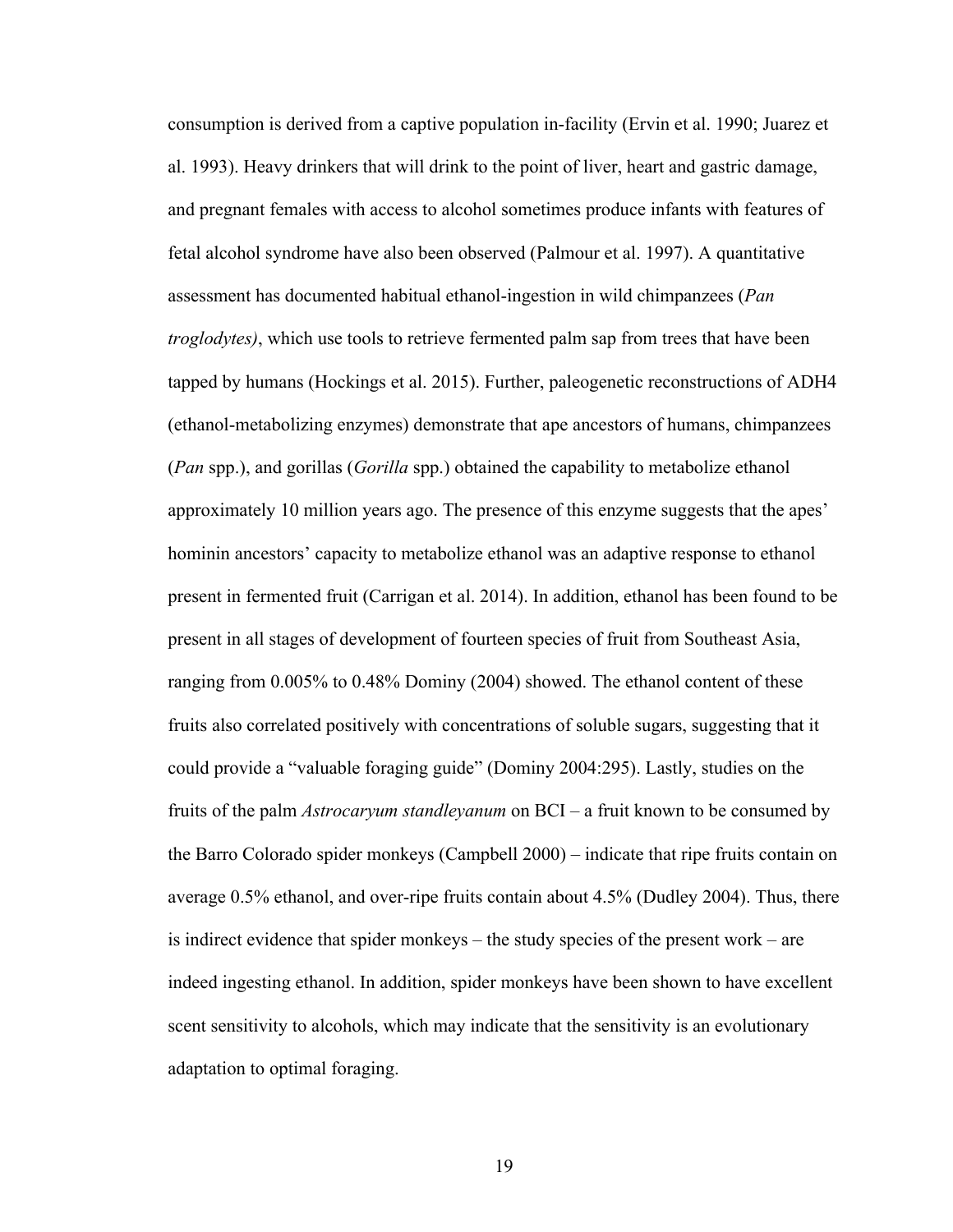#### **Methods**

#### **Study Site**

Fieldwork was conducted at Barro Colorado Island, a dense lowland tropical rainforest that is located in the Panamá Canal Zone. The island was formed following the damming of the Chagres River to form the man-made Lake Gatun in 1913. At approximately 1500 hectares, Barro Colorado is the largest of the islands in the Canal Zone that were created due to the flooding of the mainland, and it receives an annual rainfall of 2600 mm (Dietrich et al. 1996; Leigh et al. 1996). The island, part of the Barro Colorado National Monument, is one of the best-studied sites in the world among lowland tropical forests(Leigh et al. 1996). In addition, the laboratory methods proposed to test fruits in the current study have been validated in this environment (Dudley 2004).

#### **Study Group**

Spider monkeys (*Ateles* spp.) are a logical choice of primate species to test the possibility of regular low-level ethanol consumption as they are consistently reported as being highly frugivorous during most months of the year (DiFiore and Campbell 2007) and are known to be "ripe fruit specialists" (Di Fiore et al. 2008; Takahasi 2008). In addition, spider monkeys have been shown to have excellent olfactory sensitivity to alcohols(Laska et al. 2006), which may indicate that the sensitivity is an evolutionary adaptation to optimal foraging (Hernández-Salazar et al. 2003).

The single community of black-handed spider monkeys (*Ateles geoffroyi*) on Barro Colorado Island, consisting of approximately 42 individuals (Campbell unpublished data 2013), is an excellent study group for this research for multiple reasons: they are fully habituated to human presence, their diet is well characterized, and, as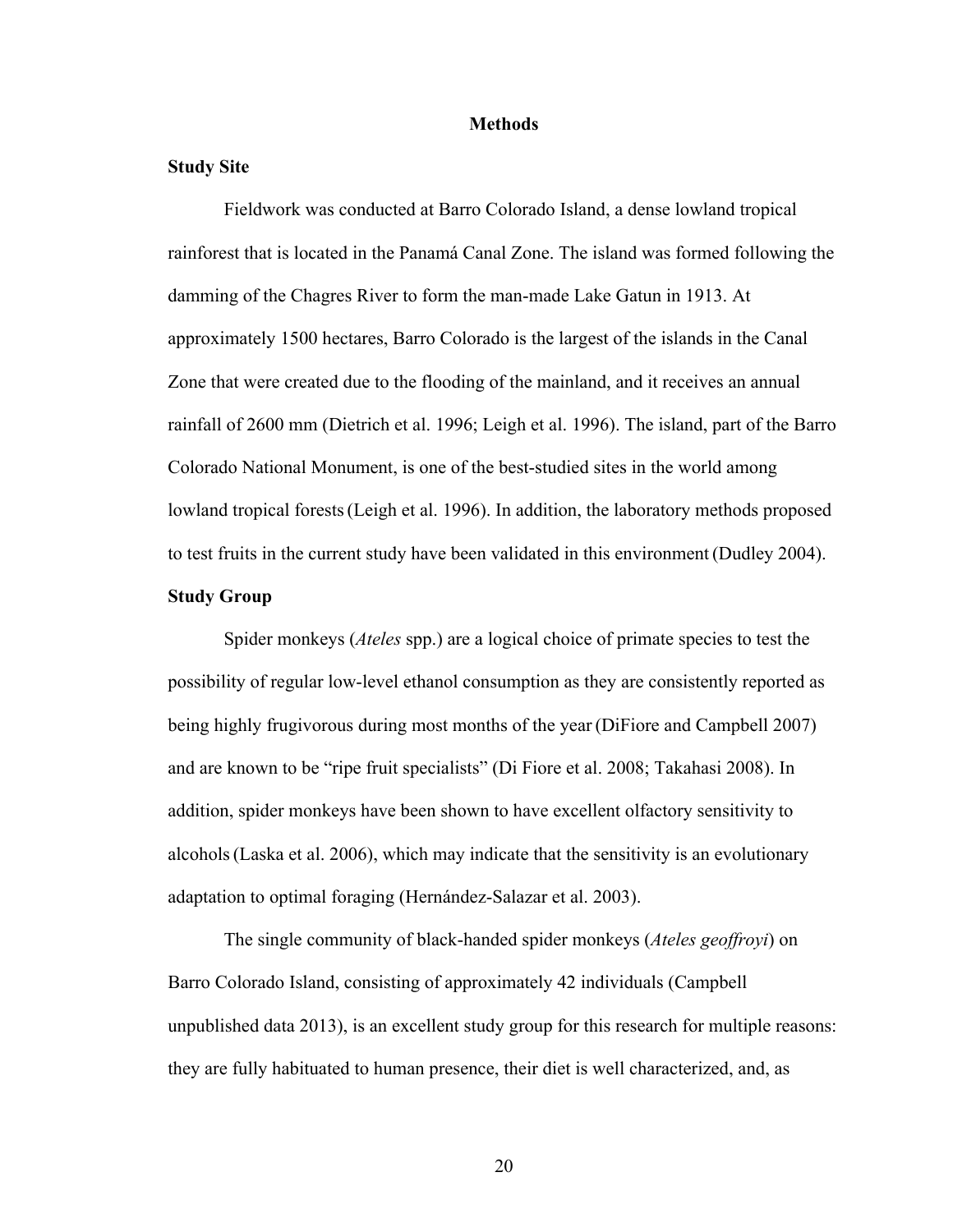previously mentioned, previous work investigating the ethanol levels in the fruits of the palm *Astrocaryum standleyanum* (a fruit known to be consumed by the troop) was conducted on Barro Colorado (Dudley 2004). Thus, there is indirect evidence that the community of spider monkeys on Barro Colorado Island is ingesting ethanol; however, a test of the ethanol content of a fruit species more important to spider monkeys (such as *Spondias mombin*) will provide solid data concerning the importance of ethanol in their diet.

#### **Data Collection**

Data collection was conducted from June – August 2013 to coincide with the known fruiting activity of *Spondias mombin* (Croat 1978) – a mango relative of extreme dietary importance to the spider monkeys (Campbell 2000) with high sugar content (Di Fiore et al. 2008), thus making it a likely candidate for fermentation. During the data collection period the group was followed for as long as possible (from approximately 6:00am until approximately 6:00pm) once visual contact was made. When a field assistant was present, a data collection schedule was implemented that allowed for fullday (approximately 6:00am-6:00pm) or half-day (6:00am-12pm or 12pm-6:00pm) follows.

In order to ensure that the ethanol levels obtained reflect as closely as possible the levels being consumed by the monkeys, partially eaten ripe fruits were collected opportunistically only when individuals were actively feeding (placing fruit into the mouth) and when the dropped fruits were able to be traced visually to a specific individual. Additionally, in order to show that spider monkeys **prefer** ethanol-laden fruit, a "natural" baseline range of ethanol concentrations in uneaten dropped fruits was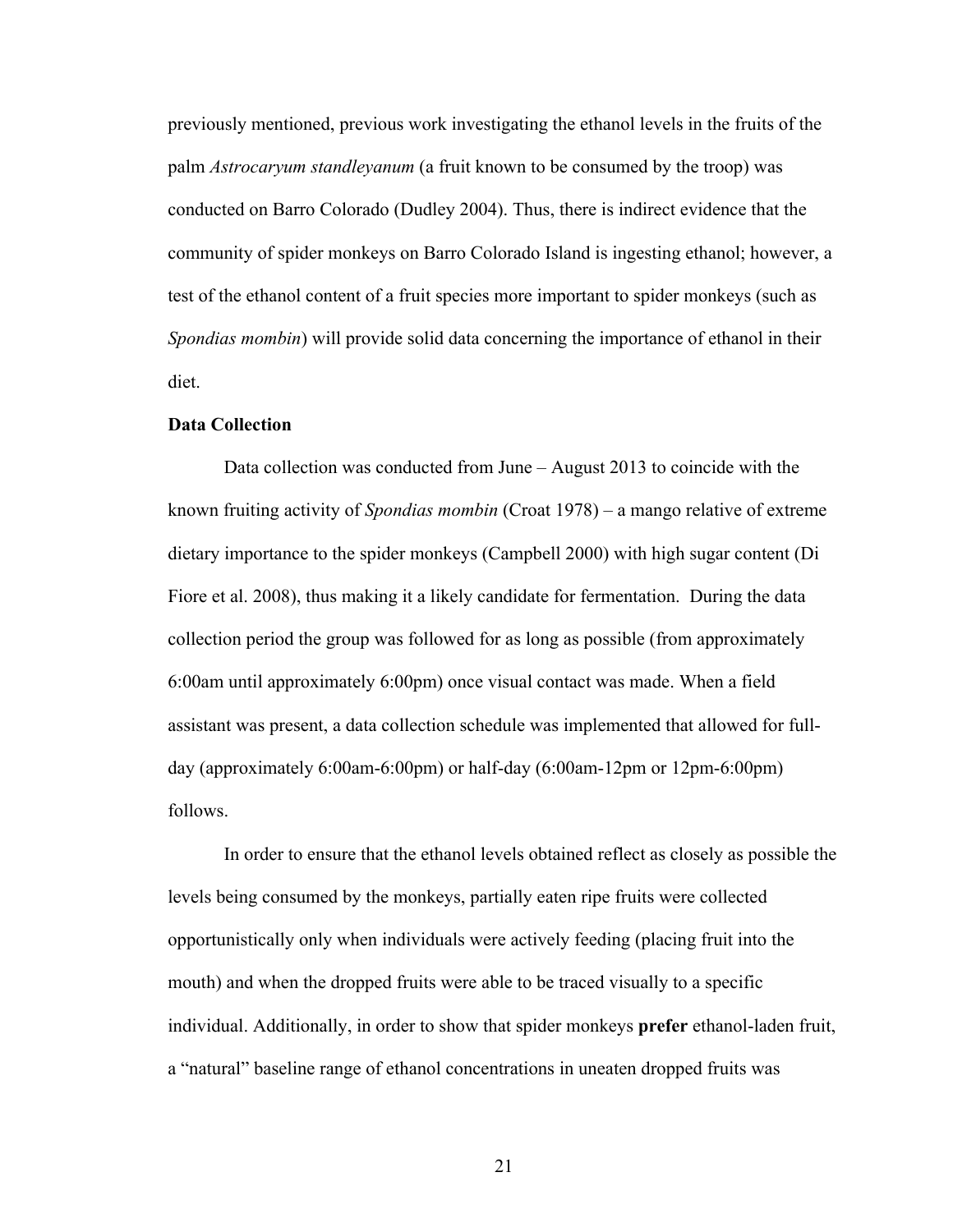compared to the range of ethanol concentrations in fruit eaten by the monkeys. The uneaten fruits were collected only during the same periods that partially eaten ripe fruits were being collected (at the same site of the active feeding bouts) and when they could be discerned from other fallen fruits on the forest floor. Fruits were visually categorized as ripe, and under- and over-ripe fruits were not collected.

Fruits were stored individually in small zip lock bags and kept in a cooler with ice packs to prevent subsequent fermentation prior to measurements, which were taken in a temperature-controlled laboratory (10˚C) at the end of each shift in the field (i.e. at approximately 12:00pm or approximately 6:00pm). Samples of the mesocarp (pulp) of individual fruits were obtained and blended using a small handheld blender to ensure homogeneity. Ethanol concentrations of the samples were determined from InfraSpec VFA-IR spectrometer readings (Wilks Enterprise) and carbohydrate concentrations were determined from refractometer readings (LW Scientific). The InfraSpec VFA-IR spectrometer and refractometer were calibrated using known standards. These have been validated in this environment (Dudley 2004). Statistical analyses (one tailed, independent-samples, t-test for comparison of means and linear regression) were performed using SPSS to determine whether spider monkeys exhibit a statistically significant preference for fruit with higher ethanol concentrations, and whether there is a significant correlation between ethanol concentrations and sugar levels. Seven samples analyzed were found to have ethanol percentages that exceed the amount possible in fruit (samples ranged from 10-40%) and were therefore excluded from the final analysis.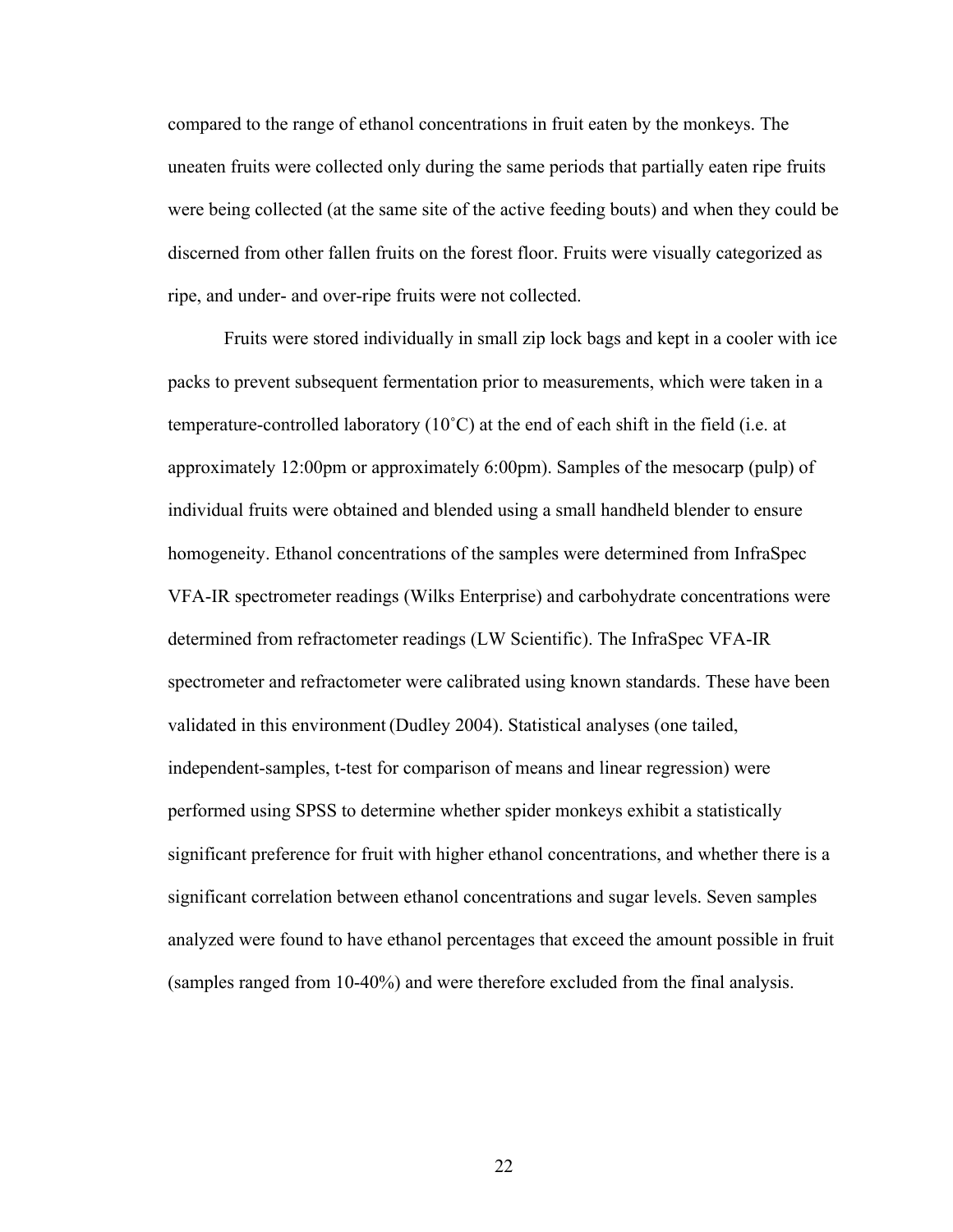#### **Results and Discussion**

The present study sought to investigate the problem by testing the ethanol concentration of *Spondias mombin* fruit, with close attention paid to the fruits monkeys at least partially consumed. In total, 72 partially eaten and 31 uneaten *Spondias mombin* fruits were collected between July and August 2013 and tested.



Figure 4.1: Fruit samples grouped by alcohol content

Data show the Barro Colorado Island spider monkeys consume fruits with measurable ethanol content regularly (see Fig. 1). In this study, 85.7% of the *S. mombin*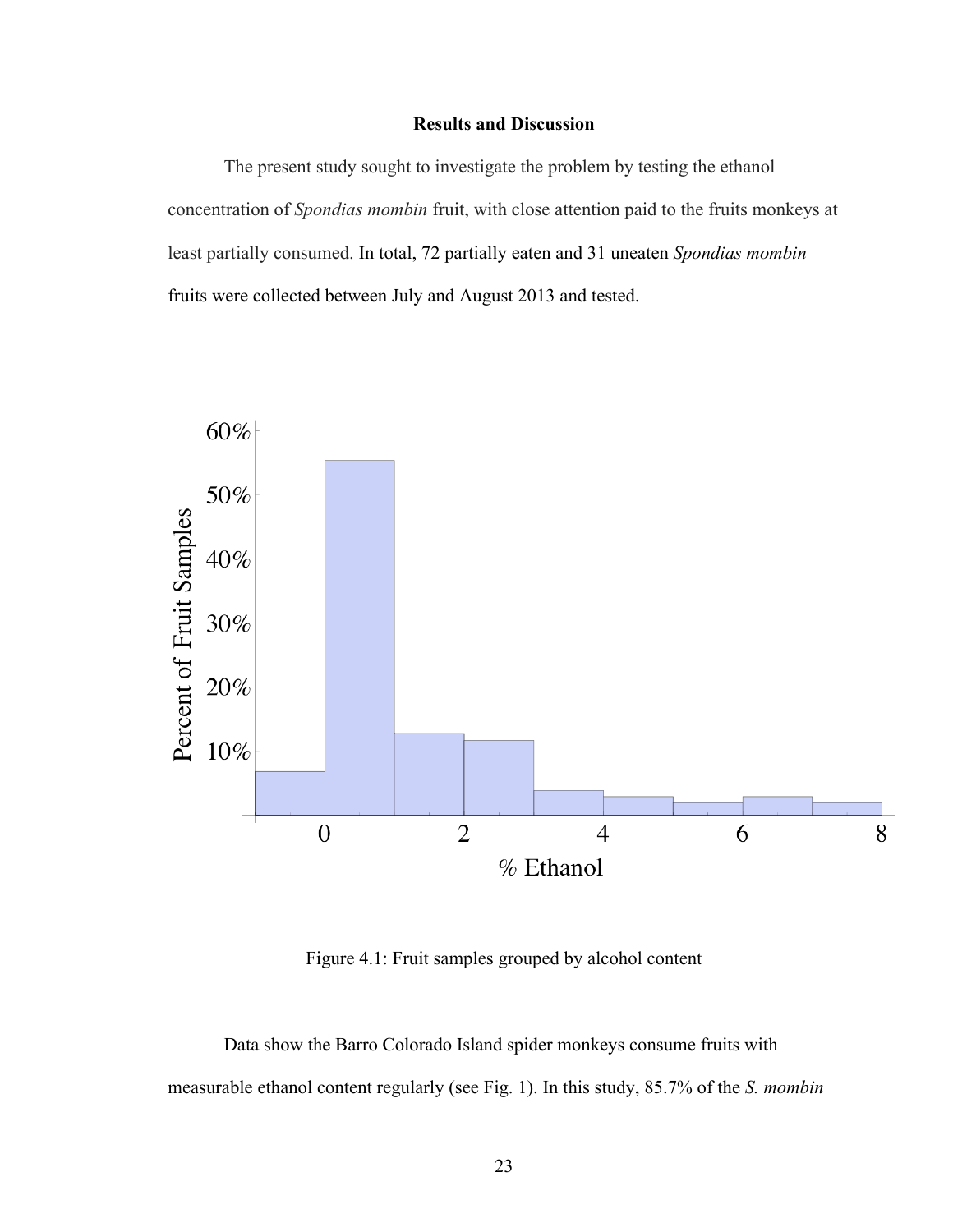fruits that spider monkeys had at least partially eaten contained measurable ethanol content. Many of these fruits had low ethanol concentrations (<3% ethanol, 70.1% of fruits). However, some fruits had substantial ethanol content, comparable to alcoholic beverages such as beer (>3% ethanol, 15.6% of fruits). As *S. mombin* is an important component of their diet, spider monkeys appear to chronically consume low levels of ethanol during feeding.



Figure 4.2: Average sugar and ethanol content grouped by percent of fruit sample consumed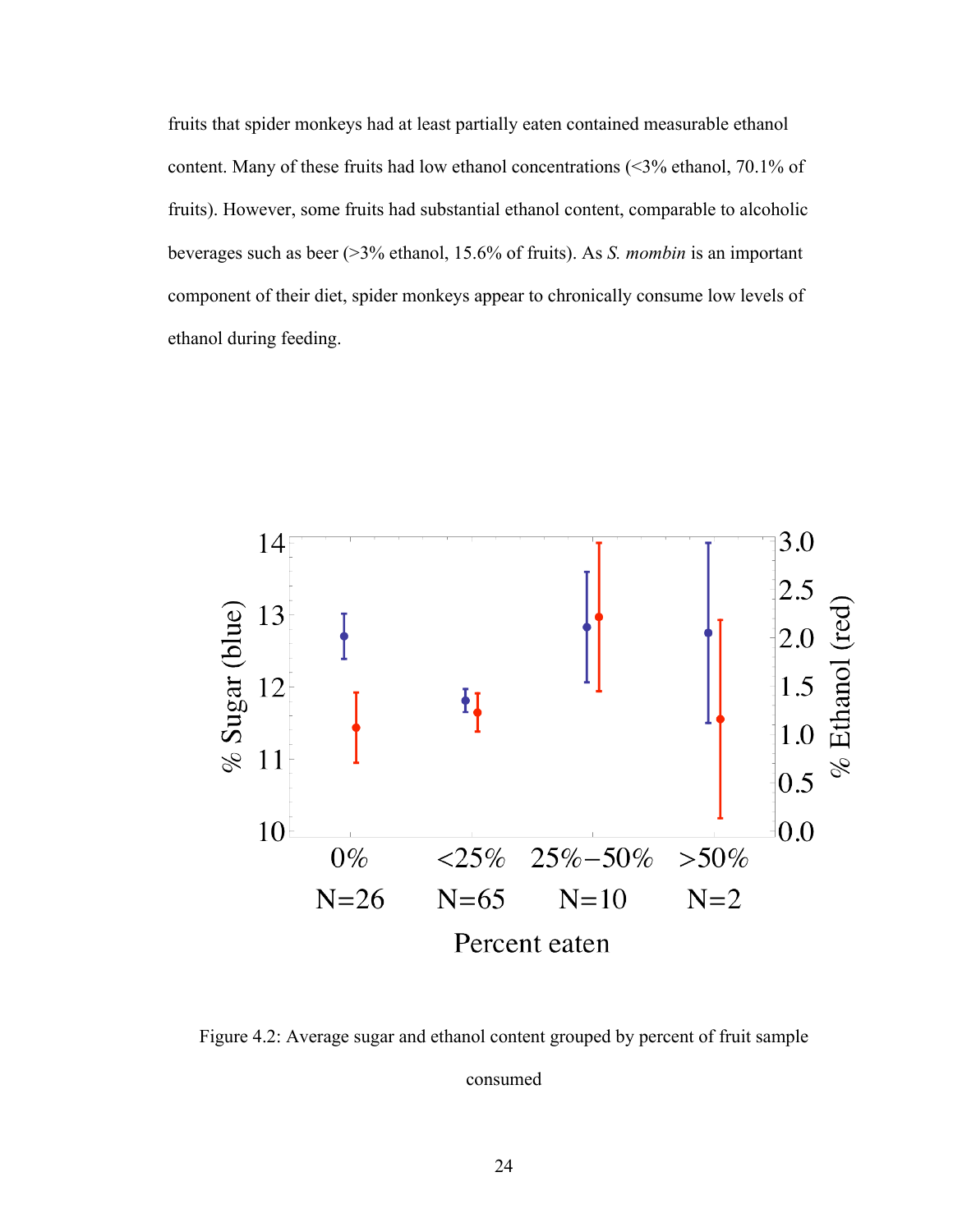Results from a *t*-test (one-tailed, independent samples) show the average ethanol contents of non-consumed (baseline) fruits and consumed fruits were 1.1% and 1.4%, respectively (Figure 4.2). However, this effect was not statistically significant; these results indicated a non-significant trend in the predicted direction ( $p = 0.25$ ). There was a non-statistically significant trend towards spider monkeys eating a higher proportion of fruits that had higher ethanol content ( $p = 0.12$ ). However, fruits that were fully consumed by spider monkeys were unable to be measured, as they consume the entire fruit, seed included. Thus, if spider monkeys consume higher proportions of fruit that have higher ethanol content, these crucial data points (100% consumed fruits) will necessarily be missing.



Figure 4.3: Relationship between sugar and ethanol content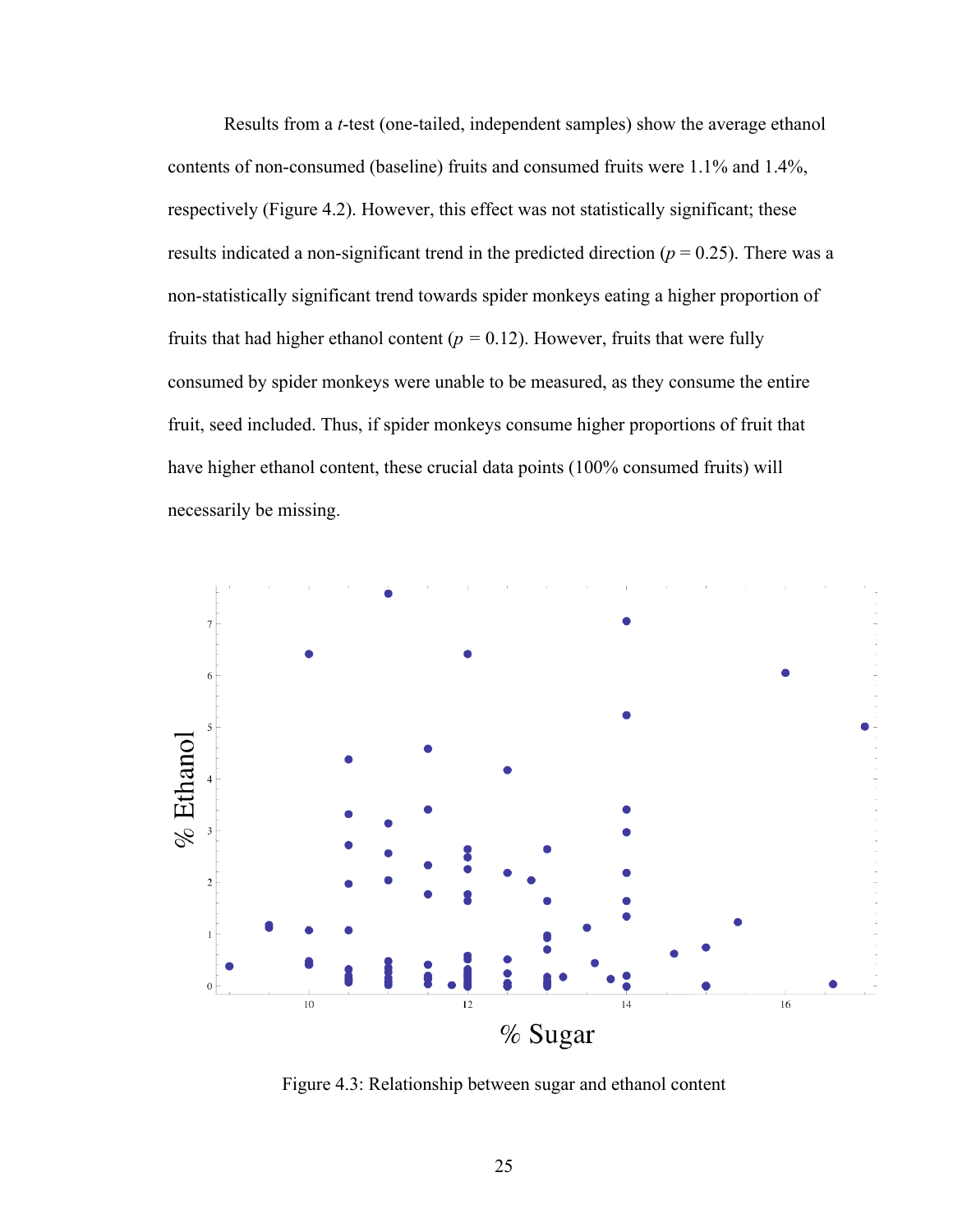It was expected that fruits with higher ethanol content would also have lower sugar content, as fermentative yeasts convert sugar into ethanol. However, as the linear regression in Figure 4.3 shows, there was no observed relationship between ethanol content and sugar content  $(R = 0.11, p = 0.27$  with sugar amount taken as independent variable and ethanol amount as dependent variable). If anything, higher ethanol content was associated with higher sugar content, though the effect was insignificant and likely due to the small sample size. Ethanol content ranged rather dramatically, from 0.0% to 7.6% (Mean = 1.28, Std Dev = 1.76). Sugar content ranged from 9.0% to 17.0% (Mean = 12.15, Std Dev =  $1.56$ ).

This study demonstrates that Barro Colorado Island spider monkeys consume fruits containing ethanol. Additionally, it showed a non-statistically significant trend towards spider monkeys preferentially selecting – and consuming more of – fruits that contain higher levels of ethanol. There was no observed relationship between ethanol content and sugar content. Future studies investigating the role of ethanol in the diet of spider monkeys will extend data collection further into the fruiting season of *S. mombin*  and sample additional fruit species. These fruit samples were collected between July 28 and August 29 – early in comparison to *S. mombin*'s full fruiting season of July to October (Croat 1978). Thus, the process of ripening, which produces the sugars necessary for ethanol production, was still ongoing. Later in the season overall ethanol levels may be higher, potentially further revealing a preferential selection for ethanol-laden fruits. The importance of these missing data points due to research design cannot be understated.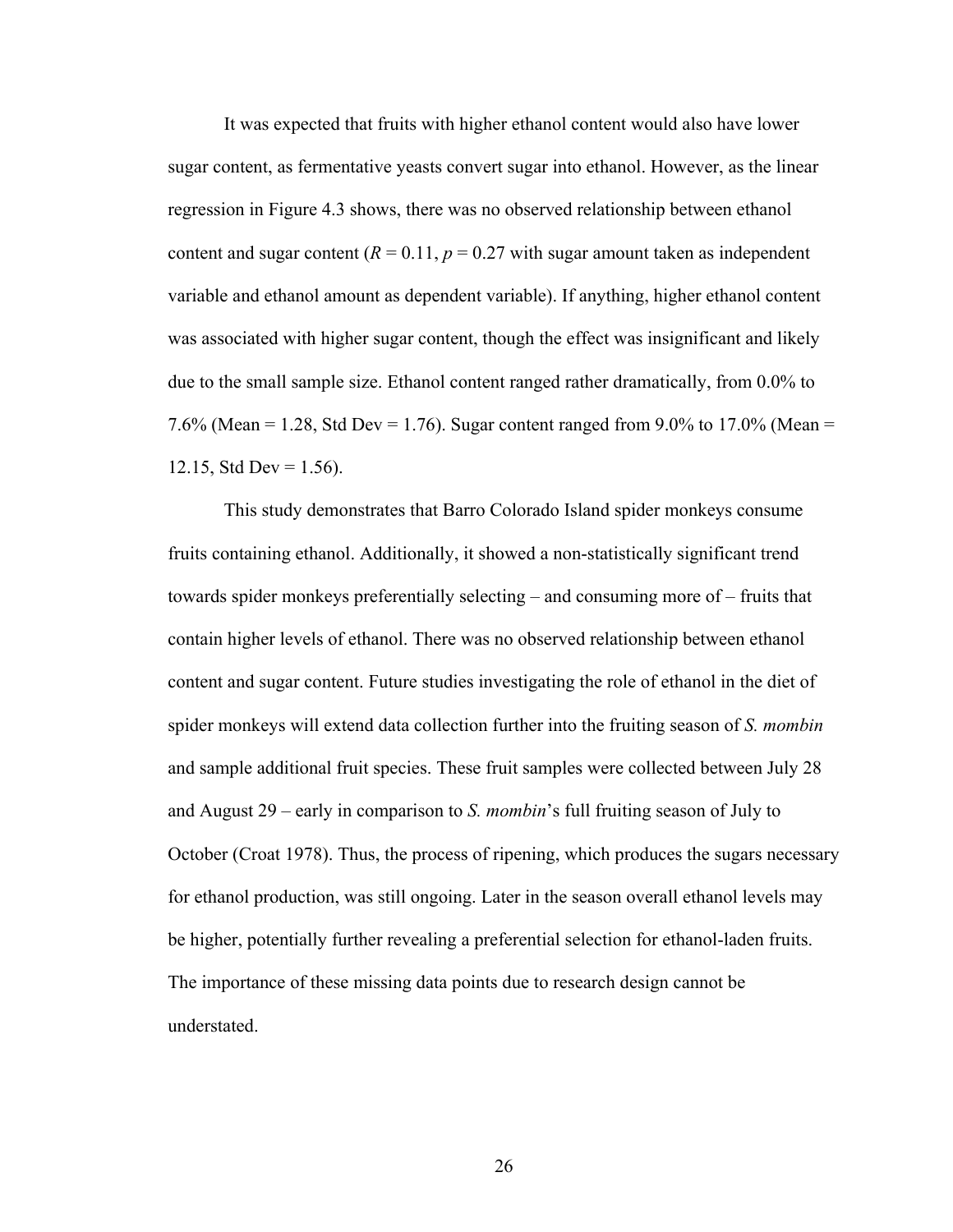#### **Conclusion**

Spider monkeys may use the scent of ethanol for foraging. If this is the case, it is unknown whether they utilize ethanol plumes to locate ripe fruit or, further, to select ripe fruit. They may be able to follow an ethanol plume to locate a group of ripe fruit without being able to select the higher-ethanol fruits from within that group. This may obscure the importance of ethanol in their diet, as fruits ripen differentially. This is an important avenue for future research, both to further characterize the diet and foraging behavior of spider monkeys and to directly address the Drunken Monkey Hypothesis.

Lastly, though the data presented here are far too sparse to demonstrate that nonhuman frugivorous primates exhibit a proclivity to consume ethanol, they nevertheless suggest that this is an important avenue for future research. Future studies investigating the role of ethanol in the diet of spider monkeys will extend data collection further into the fruiting season of *Spondias mombin* and sample additional fruit species to further characterize the role of ethanol in the diet and increase the statistical power of the results. Locating the presence of an ethanol metabolite in urine samples may also serve to clarify the relative importance of ethanol in the spider monkey diet, and further investigation into the mechanism by which spider monkeys locate ethanol-laden fruits must be undertaken. Thus, an expansion of research in these areas may possibly show greater support for the hypothesis that evolutionary adaptation may partially explain the role, or the origins, of alcohol in the human diet. Such studies will not only illuminate primate foraging behavior, but may also give clues to humans' biological relationship with ethanol. If future results indicate that nonhuman frugivorous primates indeed exhibit an innate sensitivity and attraction to ethanol, then modern humans may have retained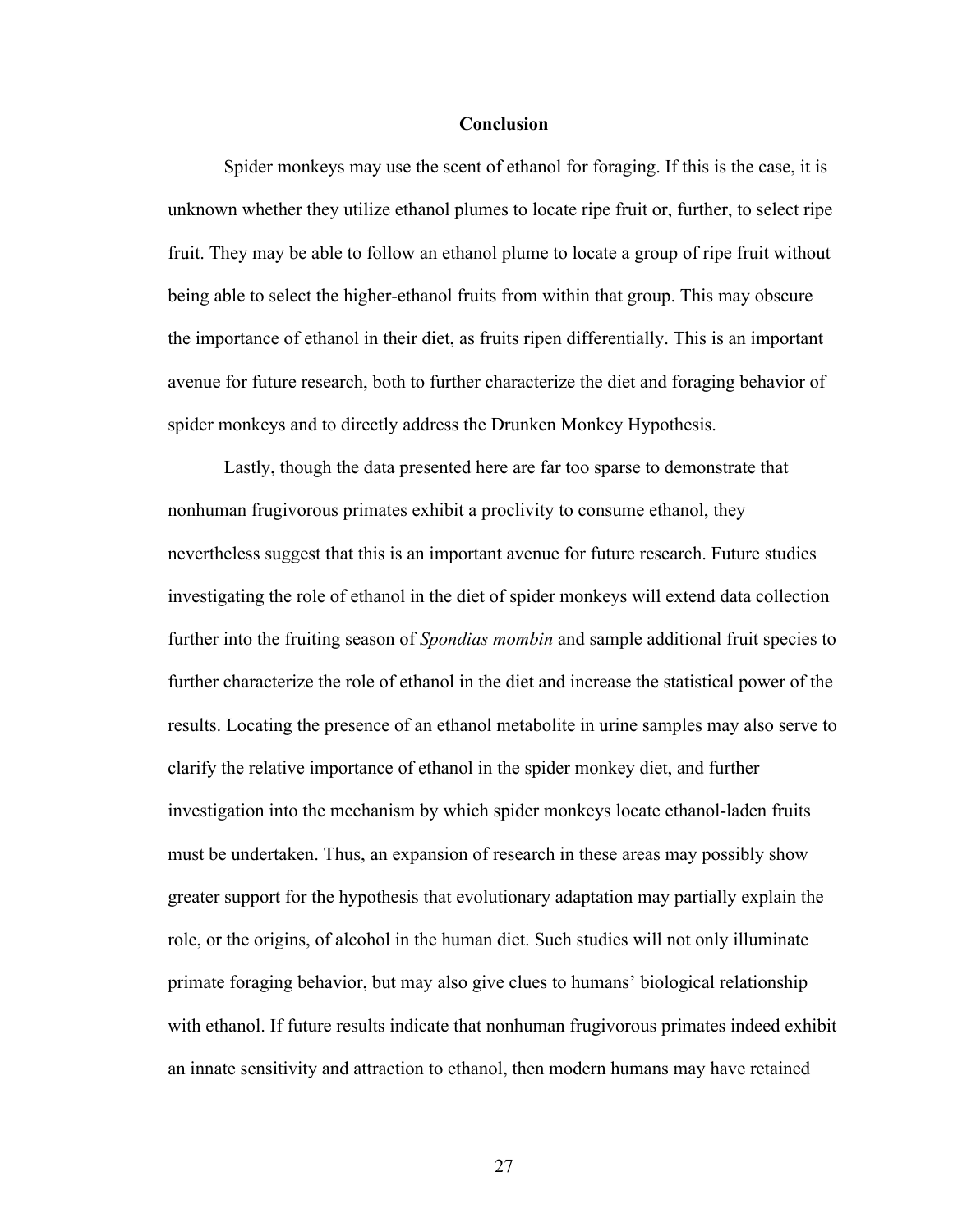such behavioral characteristics. This preliminary study may be the first step in establishing such an explanation.

#### **Monkeys, Alcohol and Evolution: A Summary**

One may ultimately wonder what use there is in testing a hypothesis for the origins of alcohol consumption and alcoholism in humans by studying the dietary preferences of spider monkeys, and in many ways, this is a fair criticism. However, as has been discussed in the preceding pages, decades of ethological and primatological research have rested upon just such a conceptual leap. These disciplines are built upon, and have developed theoretical frameworks that attempt to validate, comparisons of behavior across species – in the general form in the case of ethology, and specifically between primates and humans in the case of primatology. Both disciplines utilize a critical and biologically founded analysis of animal behavior to make conclusions about evolution, phylogeny, and adaptive strategies. The central tenet of primatology in particular – that the close phylogenetic relationship between humans and the rest of the primates, coupled with conservation of traits between species, allows us to make tractable comparisons across species lines – presents a framework through which a comparison between the dietary habits of spider monkeys and humans can be made and still carry weight.

An examination into the origins of alcoholism integrates the natural and social sciences in its attempt to address a complex question of human culture and biology. Although this work is by no means a comprehensive account of the role of alcohol, nor alcoholism, in the lives of modern humans – as it does not touch on the important and myriad social and environmental factors intimately tied with alcoholism – it is hoped that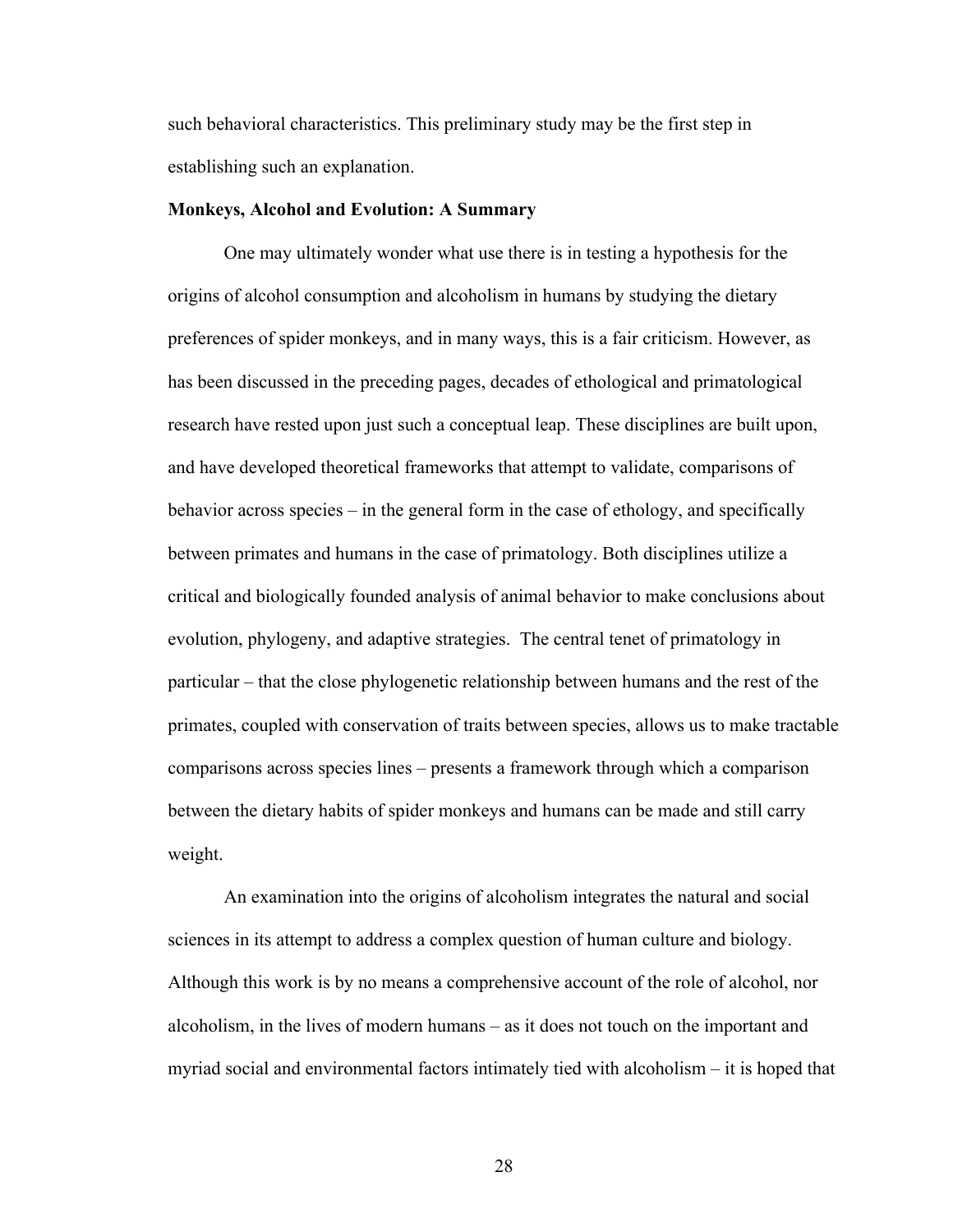the theoretical concepts and frameworks addressed herein ultimately demonstrate the use validity of animal behavioral studies, the use of nonhuman primates as homologues, and Darwinian perspectives of disease through a holistic anthropological framework. The distinct, yet often overlapping frameworks of ethology, primatology, Darwinian medicine – and indeed, the field of anthropology as a whole – combine to provide key insights into behavioral patterns, a greater understanding of which may shed light upon the inner workings of human and nonhuman primates and our relationship with the world around us – both in the past and in the present.

The ubiquity of alcohol consumption and production throughout humanity indicate alcohol's incredible informative power and its importance to our species. For this reason, the disciplines of primatology and anthropology must make greater efforts to engage with theoretical perspectives and methodologies that move beyond traditional approaches to alcohol studies with the aim of investigating the complex, enigmatic, and conceivably evolutionary components of humans' long and multifaceted relationship with alcohol, much as the present study has aimed to do. While only some major themes in anthropological investigations of alcohol have been addressed here, it is hoped that this examination of the Drunken Monkey Hypothesis engenders a greater understanding of the contributions of anthropology and primatology to alcohol studies and the multiple methods of examination that are able to be utilized in the search for a greater understanding of humans' – and indeed, nonhuman primates' – relationship with alcohol.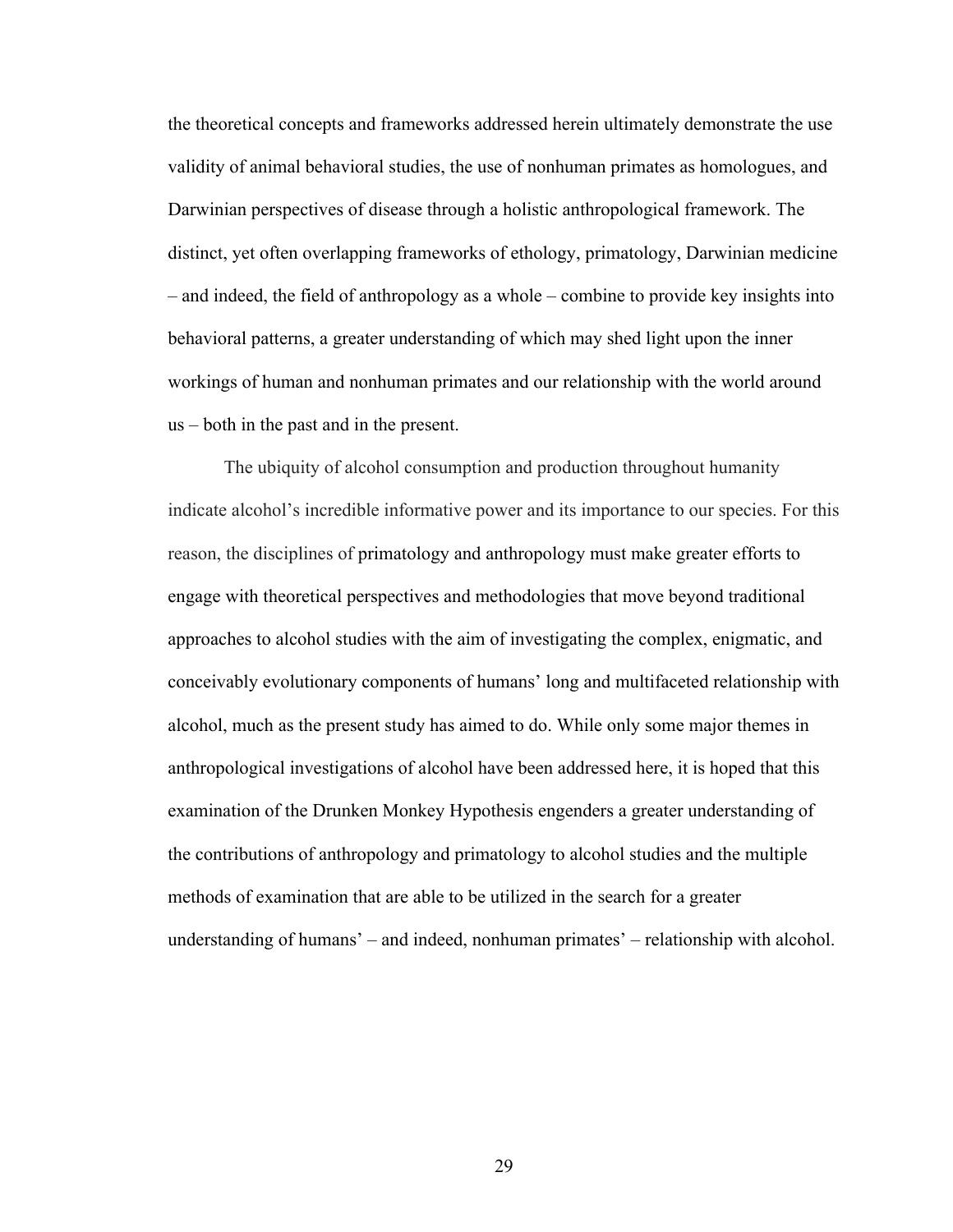#### **REFERENCES**

Austin, G. (1985). *Alcohol and western society from antiquity to 1800: a chronological history*. Oxford: Clio Press Ltd.

Braidwood, R., Sauer, J., Helbaek, H., Mangelsdorf, P., Cutler, H., Coon, C., Linton, R., Steward, J., Oppenheim, A.L. (1953). Did man once live by beer alone? *American Anthropolology*, 55(4):515-526.

Burkhardt, Jr., R. (2005). *Patterns of behavior: Konrad Lorenz, Nike Tinbergen, and the founding fathers of ethology*. 1<sup>st</sup> edition. Chicago: University of Chicago Press.

Calabrese, E.J., Baldwin, L.A. (2003). Hormesis: the dose response revolution. Annual *Review of Pharmacology and Toxicology*, 43:175-197.

Campbell, C.J. (2000). The reproductive biology of the black-handed spider monkey: integrating behavior and endocrinology*.* Ph.D. Thesis. University of California, Berkeley.

Carrigan, M.A., Uryasev, O., Frye, C.B., Eckman, B.L., Myers, C.R., Hurley, T.D., Benner, S.A. (2014). Hominids adapted to metabolize ethanol long before humandirected fermentation. *Proceedings of the National Academy of Sciences of the United States of America*, 112:458–463.

Croat, T.B. (1978). *The flora of Barro Colorado Island*. Stanford: Stanford University Press.

Dominy, N.J. (2004). Fruits, fingers and fermentation: the sensory cues available to foraging primates. *Integrative Comparative Biology*, 44:295-303.

Dietler, M. (2006). Alcohol: anthropological/archaeological perspectives. *Annual Review of Anthropology*, 35:229–49.

Dietrich, W.E., Windsor, D.M., & Dunne, E. (1996). Geology, climate and hydrology of Barro Colorado Island. In *The ecology of a tropical forest seasonal rhythms and longterm changes.* Edited by Leigh, E.G., Rand, A.S., Windsor, D.M. pp. 63-66*.* Washington D.C.: Smithsonian Institution Press.

Di Fiore, A., Campbell, C.J. (2007). The atelines: variation in ecology, behavior and social organization. In *Primates in Perspective*. Edited by Campbell, C.J., MacKinnon, K.C., Panger, M., Beader, S.K. pp. 155-185. New York: Oxford University Press.

Di Fiore, A., Link, A., Dew, J.L. (2008). Diets of wild spider monkeys. *In* Spider monkeys: behavior, ecology and evolution of the genus *Ateles*. C.J. Campbell, ed. Pp. 81- 137. Cambridge: Cambridge University Press.

Dudley, R. (2000). Evolutionary origins of human alcoholism in primate frugivory. *The Quarterly Review Biology,* 75(1):3-14.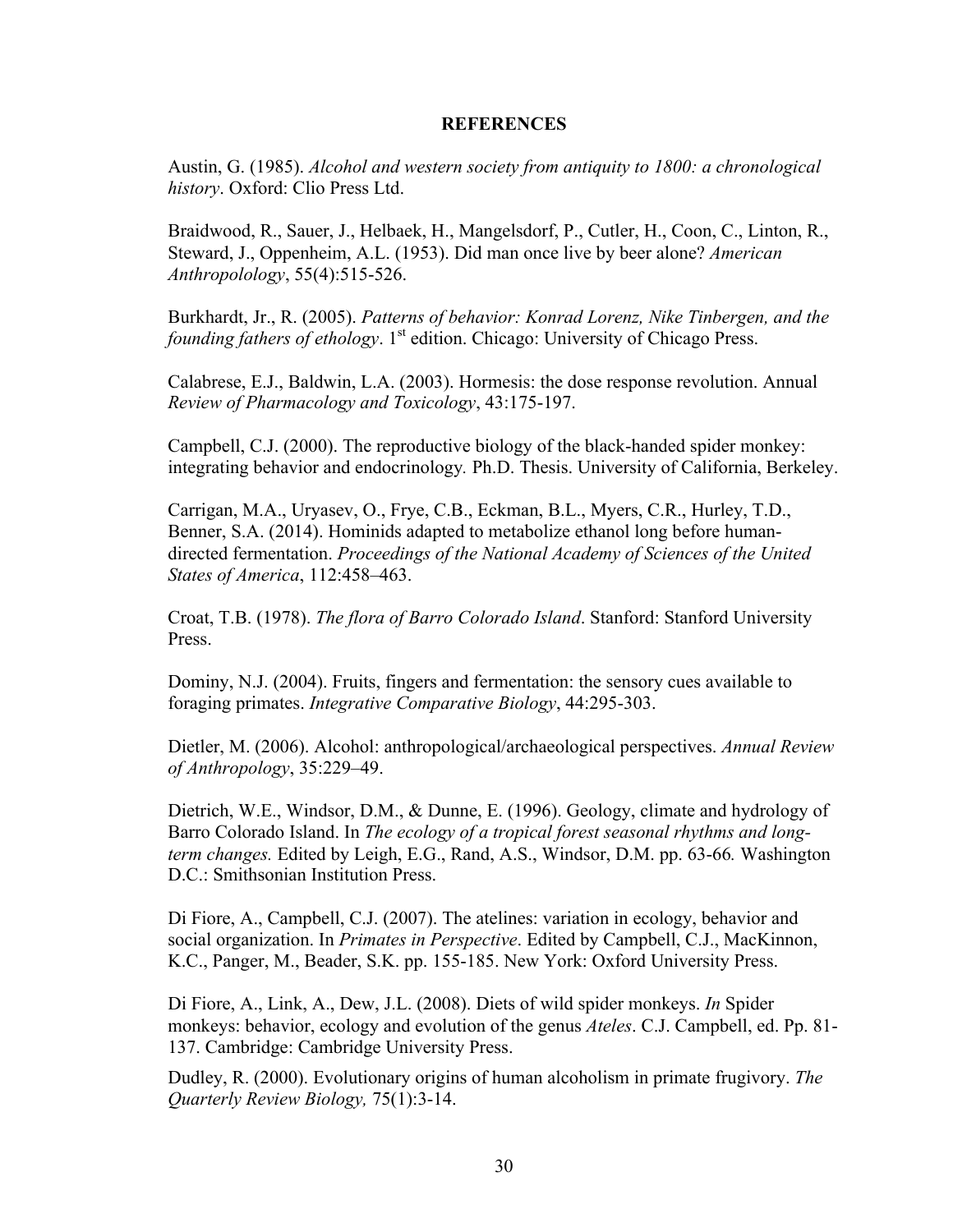Dudley, R. (2002). Fermenting fruit and the historical ecology of ethanol ingestion: is alcoholism in modern humans an evolutionary hangover? *Addiction*, 97(4):381-388.

Dudley, R. (2004). Ethanol, fruit ripening, and the historical origins of human alcoholism in primate frugivory. *Integrative and Comparative Biology,* 44:315-323.

Dudley, R. (2014). *The drunken monkey: why we drink and abuse alcohol*. Berkeley: University of California Press.

Edwards, G. (2009). The trouble with drink: Why ideas matter. *Addiction*, 105.5:797-804.

Enoch, M.A. (2006). Genetic and Environmental Influences on the Development of Alcoholism." *Annals of the New York Academy of Sciences*, 1094:193–201.

Ervin, F., Palmour, R.M., Young, S.N., Guzman-Flores, C., Juarez, J. (1990). Voluntary consumption of beverage alcohol by vervet monkeys: population screening, descriptive behavior and biochemical measures. *Pharmacology, Biochemistry and Behavior,* 36: 367–373.

Gerald, M.S., Higley, J.D. (2002). Evolutionary underpinnings of excessive alcohol consumption. *Addiction*. 97:415-425.

Gibson J.B., May, T.W., Wilks, A.V. (1981). Genetic variation at the alcohol dehydrogenase locus in *Drosophila melanogaster* in relation to environmental variation: ethanol levels in breeding sites and allozyme frequencies. *Oecologia,* 51:191-198.

Hanson, D.J. (1995) *Preventing alcohol abuse: alcohol, culture and control*. Westport, CT: Praeger Publishers.

Heath, D. (1987). Anthropology and alcohol studies: current issues. *Annual Review of Anthropology*, 16:99-120.

Hernández-Salazar, L.T., Laska, M., Luna, E.R. (2003). Olfactory sensitivity for aliphatic esters in spider monkeys (*Ateles geoffroyi*). *Behavioral Neuroscience,* 117(6):1142-1149.

Hockings, K.J., Bryson-Morrison, N., Carvalho, S., Fujisawa, M., Humle, T., McGrew, W. C., Nakamura, M., Ohashi, G., Yamanashi, Y., Yamakoshi, G., Matsuzawa, T. (2015).Tools to tipple: ethanol ingestion by wild chimpanzees using leaf-sponges. *Royal Society Open Science*, 2(150): DOI: 10.1098/rsos.150150

Hunt, G.P., Barker, J.C. (2001). Socio-cultural anthropology and alcohol and drug research: towards a unified theory. *Social Science and Medicine*, 53:165-88.

Jellinek, E. M. (1960) *The Disease Concept of Alcoholism*. New Haven: Hillhouse Press.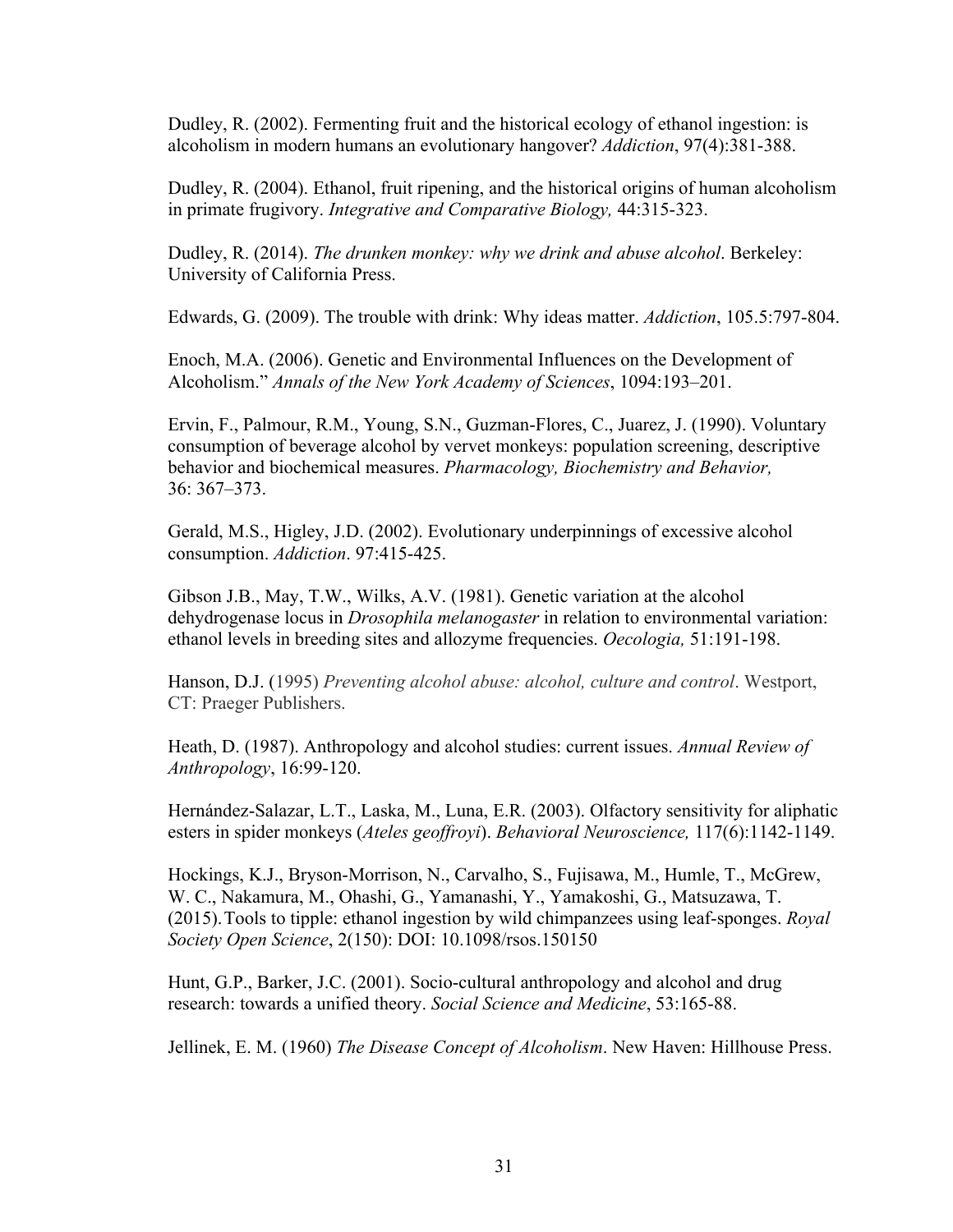Katz, S., Voigt. M.M. (1987) Bread and beer: The early use of cereals in the human diet. *Expedition*, 28(2):23-34.

Laska, M., Seibt, A. (2000). Olfactory sensitivity for aliphatic esters in squirrel monkeys and pigtail macaques. *Behavioral Brain Research*, 134(1-2):165-174.

Laska, M., Rivas Bautista, R.M., Hernández-Salazar, L.T. (2006). Olfactory sensitivity for aliphatic alcohols and aldehydes in spider monkeys (*Ateles geoffroyi*). *American Journal of Physical Anthropology,* 129:112-120.

Leigh, E. G. (1996). Introduction. In *The ecology of a tropical forest seasonal rhythms and long-term changes.* Edited by Leigh, E.G., Rand, A.S. Windsor, D.M. pp. 21-46*.*  Washington D.C.: Smithsonian Institution Press.

McGovern, P. (2003). *Ancient wine: the search for the origins of viniculture*. Princeton: Princeton University Press.

McGue, M. (1999). The behavioral genetics of alcoholism. *Current Directions in Psychological Science*. 8(4):109-115.

Milton, K. (2004). Ferment in the family tree: does a frugivorous dietary heritage influence contemporary patterns of human ethanol use*? Integrative Comparative Biology*, 44:304-314.

Pablo-Rodríguez, M., Hernández-Salazar, L.T., Aureli, F., Schaffner, C.M. (2015). The role of sucrose and sensory systems in fruit selection and consumption of *Ateles geoffroyi* in Yucatan, Mexico. *Journal of Tropical Ecology*, 31:213-219.

Palmour R., Mulligan, H., Howbert, J., Ervin, F. (1997) Of moneys and men: vervets and the genetics of human-like behaviors. *American Journal of Human Genetics*, 61:481-488.

Perego, E., Iaia, C. (2010). Approaches to alcohol consumption in Bronze and Iron Age Europe: theory and practice. *The European Archaeologist,* 34:43-44.

Smith, F. (2003) Archaeological approaches to drinking and temperance. In *Alcohol and Temperance in Modern History: A Global Encyclopedia,* edited by Blocker, Jr., J.S. Fahey, D.M., Tyrell, I.R. pp. 52-55. Santa Barbara, CA: ABC-Clio.

The Social Issues Research Centre **(**1998). Social and cultural aspects of drinking: a report to the European Commission. Oxford: The Social Issues Research Centre.

Sommer, W.H., Arlinde, C., Heilig, M. (2005). The search for candidate genes of alcoholism: evidence from expression profiling studies. *Addiction Biology*. 10:71-79.